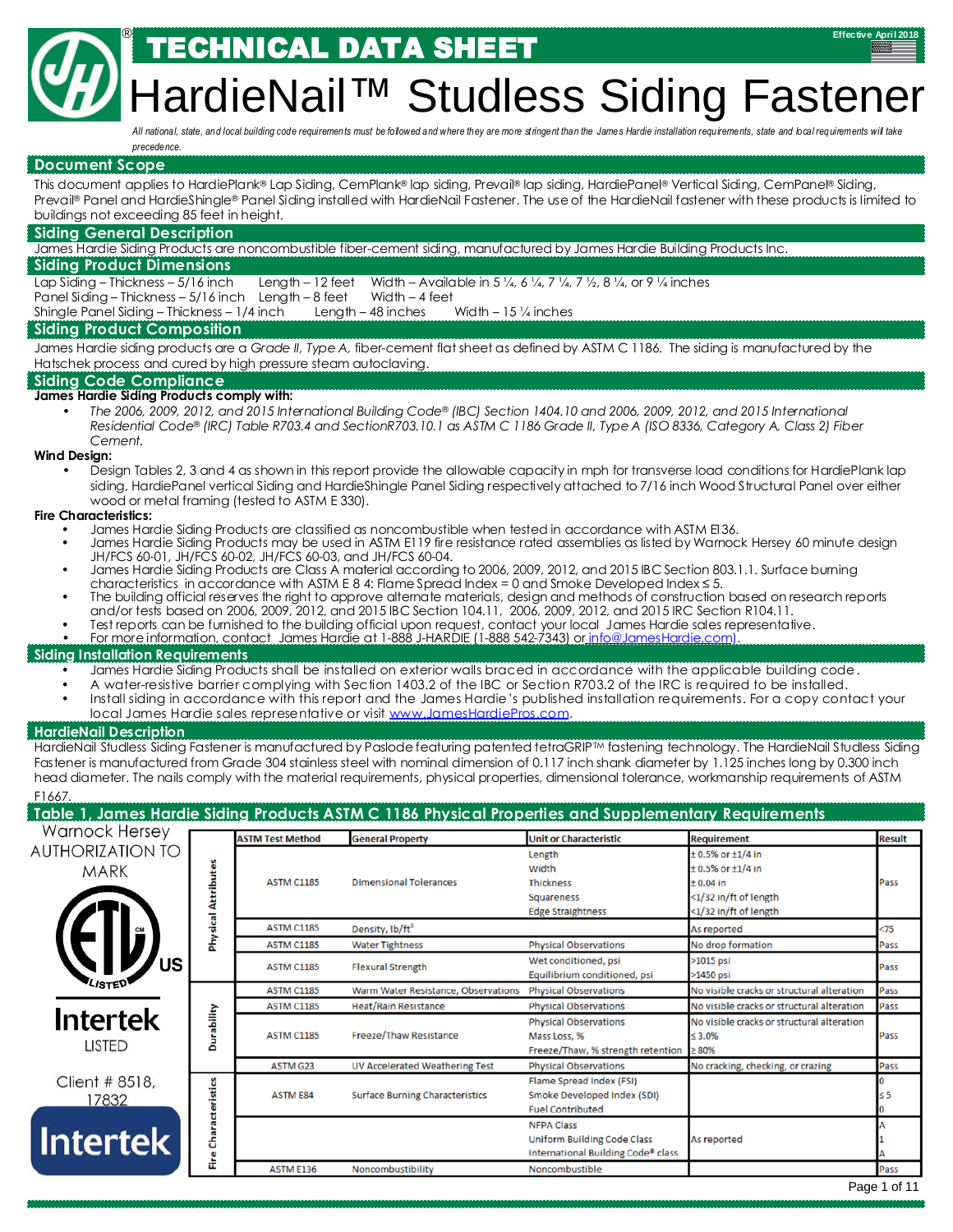IICAL DATA SHEET

eNail<sup>™</sup> Studless Siding Fastener

All national, state, and local building code requirements must be followed and where they are more stringent than the James Hardie installation requirements, state and local requirements will take

**Table 2, Wind Design Table for HardiePlank lap siding** *precedence.*

®

**Table 2. Allowable Wind Speed (mph) for HardiePlank Lap Siding** *(Analytical Method in ASCE 7-10 Chapter 30 C&C Part 1 and Part 3)*

|                    |                                                           |       |                 |                       |                                                      |          |            |                   |            | 2012 & 2015 IBC,<br>2015 IRC (Ultimate |                          |            | 2012 IRC, 2009 IBC &                 |                          |
|--------------------|-----------------------------------------------------------|-------|-----------------|-----------------------|------------------------------------------------------|----------|------------|-------------------|------------|----------------------------------------|--------------------------|------------|--------------------------------------|--------------------------|
|                    |                                                           |       |                 |                       |                                                      |          |            |                   |            | Design Wind Speed,                     |                          |            | IRC (Basic Wind                      |                          |
|                    |                                                           |       |                 |                       |                                                      |          |            |                   |            | $V_{ult}$ ) $4,5$                      |                          |            | Speed, $V_{\text{asd}}$ ) $^{4,5,6}$ |                          |
|                    |                                                           |       |                 |                       |                                                      |          |            |                   |            | Wind exposure                          |                          |            | Wind exposure                        |                          |
|                    |                                                           |       |                 |                       |                                                      |          |            |                   |            | category                               |                          |            | category                             |                          |
|                    |                                                           |       |                 |                       |                                                      | Fastener | Allowable  | <b>Building</b>   |            |                                        |                          |            |                                      |                          |
| Product            | <b>Thickness</b>                                          | Width | Frame           | Fastener              | Fastening<br>Method                                  | Spacing  | Design     | Height $2,5$      | B          | С                                      | D                        | B          | $\mathsf C$                          | D                        |
|                    | (in.)                                                     | (in.) | Type            |                       |                                                      | (in.)    | Load (psf) | (f <sub>t</sub> ) |            |                                        |                          |            |                                      |                          |
|                    |                                                           |       |                 |                       |                                                      |          |            | $0 - 15$          | 165        | 150                                    | 136                      | 128        | 116                                  | 106                      |
|                    |                                                           |       |                 |                       |                                                      |          |            | 20                | 165        | 146                                    | 133                      | 128        | 113                                  | 103                      |
|                    |                                                           |       |                 |                       |                                                      |          |            | 25                | 165        | 143                                    | 131                      | 128        | 111                                  | 101                      |
|                    |                                                           |       |                 |                       |                                                      |          |            | 30                | 165        | 140                                    | 128                      | 128        | 108                                  | 100                      |
|                    |                                                           |       | 2x4 SPF $1$     | HardieNail            |                                                      |          |            | 35                | 162        | 138                                    | 127                      | 125        | 107                                  | 98                       |
|                    |                                                           |       | wood stud       | <b>Studless</b>       | <b>Blind</b>                                         |          |            | 40                | 159        | 136                                    | 125                      | 123        | 105                                  | 97                       |
| <b>HardiePlank</b> |                                                           |       | at 24" o.c.,    | Siding                | nailed to                                            |          |            | 45                | 156        | 134                                    | 124                      | 121        | 104                                  | 96                       |
| Lap Siding         | 5/16                                                      | 9.25  | with 7/16"      | Fastener,             | <b>WSP</b>                                           | 12       | 39.5       | 50                | 154        | 133                                    | 123                      | 119        | 103                                  | 95                       |
|                    |                                                           |       | <b>OSB</b>      | 0.117" x              | sheathing                                            |          |            | 55                | 152        | 131                                    | 122                      | 118        | 102                                  | 94                       |
|                    |                                                           |       | attached        | 1.125" x<br>0.300"    |                                                      |          |            | 60                | 150        | 130                                    | 121                      | 116        | 101                                  | 94                       |
|                    |                                                           |       | per code        |                       |                                                      |          |            | 65                | 133        | 115                                    | 107                      | 103        | 89                                   | 83                       |
|                    |                                                           |       |                 |                       |                                                      |          |            | 70<br>75          | 131<br>130 | 114<br>113                             | 107<br>106               | 101<br>100 | 89<br>88                             | 83<br>82                 |
|                    |                                                           |       |                 |                       |                                                      |          |            | 80                | 128        | 112                                    | 105                      | 99         | 87                                   | 82                       |
|                    |                                                           |       |                 |                       |                                                      |          |            | 85                | 127        | 112                                    | 105                      | 98         | 87                                   | 81                       |
|                    |                                                           |       |                 |                       |                                                      |          |            | $0 - 15$          | 147        | 133                                    | 121                      | 114        | 103                                  | 94                       |
|                    |                                                           |       |                 |                       |                                                      |          |            | 20                | 147        | 130                                    | 118                      | 114        | 100                                  | 92                       |
|                    |                                                           |       |                 |                       |                                                      |          |            | 25                | 147        | 127                                    | 116                      | 114        | 98                                   | 90                       |
|                    |                                                           |       |                 |                       | 30                                                   | 147      | 124        | 114               | 114        | 96                                     | 88                       |            |                                      |                          |
|                    |                                                           |       |                 |                       |                                                      |          |            | 35                | 144        | 122                                    | 113                      | 111        | 95                                   | 87                       |
|                    | 2x4 SPF $1$<br>HardieNail<br>wood stud<br><b>Studless</b> |       |                 |                       | 40                                                   | 141      | 121        | 111               | 109        | 93                                     | 86                       |            |                                      |                          |
|                    |                                                           |       | at 24" o.c.,    | Siding                | <b>Blind</b>                                         |          |            | 45                | 139        | 119                                    | 110                      | 108        | 92                                   | 85                       |
| <b>HardiePlank</b> | 5/16                                                      | 9.25  | with 7/16"      | Fastener,             | nailed to                                            | 16       | 31.2       | 50                | 137        | 118                                    | 109                      | 106        | 91                                   | 85                       |
| Lap Siding         |                                                           |       | <b>OSB</b>      | 0.117" x              | <b>WSP</b>                                           |          |            | 55                | 135        | 117                                    | 108                      | 105        | 90                                   | 84                       |
|                    |                                                           |       | attached        | 1.125" x              | sheathing                                            |          |            | 60                | 133        | 116                                    | 107                      | 103        | 90                                   | 83                       |
|                    |                                                           |       | per code        | 0.300"                |                                                      |          |            | 65                | 118        | 102                                    | $\overline{\phantom{a}}$ | 91         | 79                                   | $\overline{\phantom{a}}$ |
|                    |                                                           |       |                 |                       |                                                      |          |            | 70                | 116        | 102                                    | $\overline{\phantom{a}}$ | 90         | 79                                   | $\overline{\phantom{a}}$ |
|                    |                                                           |       |                 |                       |                                                      |          |            | 75                | 115        | 101                                    | $\overline{\phantom{a}}$ | 89         | 78                                   | $\overline{\phantom{a}}$ |
|                    |                                                           |       |                 |                       |                                                      |          |            | 80                | 114        | $\overline{\phantom{a}}$               | $\overline{\phantom{a}}$ | 88         | $\overline{\phantom{a}}$             | $\overline{\phantom{a}}$ |
|                    |                                                           |       |                 |                       |                                                      |          |            | 85                | 113        | $\blacksquare$                         | $\blacksquare$           | 88         | $\blacksquare$                       | $\overline{\phantom{a}}$ |
|                    |                                                           |       |                 |                       |                                                      |          |            | $0 - 15$          | 135        | 122                                    | 111                      | 104        | 95                                   | 86                       |
|                    |                                                           |       |                 |                       |                                                      |          |            | 20                | 135        | 119                                    | 108                      | 104        | 92                                   | 84                       |
|                    |                                                           |       |                 |                       |                                                      |          |            | 25                | 135        | 116                                    | 106                      | 104        | 90                                   | 82                       |
|                    |                                                           |       |                 |                       |                                                      |          |            | 30                | 135        | 114                                    | 105                      | 104        | 88                                   | 81                       |
|                    |                                                           |       | 2x4 SPF $1$     | HardieNail            |                                                      |          |            | 35                | 132        | 112                                    | 103                      | 102        | 87                                   | 80                       |
|                    |                                                           |       | wood stud       | <b>Studiess</b>       |                                                      |          |            | 40                | 129        | 111                                    | 102                      | 100        | 86                                   | 79                       |
| <b>HardiePlank</b> |                                                           |       | at 24" o.c.,    | Siding                | <b>Blind</b><br>nailed to<br><b>WSP</b><br>sheathing |          |            | 45                | 127        | 109                                    | 101                      | 99         | 85                                   | 78                       |
| Lap Siding         | 5/16                                                      | 9.25  | with 7/16"      | Fastener,<br>0.117" x |                                                      | 20       | 26.2       | 50                | 125        | 108                                    | 100                      | 97         | 84                                   | $77\,$                   |
|                    |                                                           |       | OSB<br>attached | 1.125" x              |                                                      |          |            | 55<br>60          | 124<br>122 | 107<br>106                             | 99<br>98                 | 96<br>95   | 83<br>82                             | 77<br>76                 |
|                    |                                                           |       | per code        | 0.300"                |                                                      |          |            |                   | 108        | $\overline{\phantom{a}}$               | $\overline{\phantom{a}}$ | 84         | $\blacksquare$                       | $\overline{\phantom{a}}$ |
|                    |                                                           |       |                 |                       |                                                      |          |            | 65<br>70          | 107        | $\overline{\phantom{a}}$               | $\overline{\phantom{a}}$ | 83         | $\overline{\phantom{a}}$             | $\overline{a}$           |
|                    |                                                           |       |                 |                       |                                                      |          |            | 75                | 106        | $\overline{\phantom{a}}$               | $\overline{\phantom{a}}$ | 82         | $\overline{\phantom{a}}$             | $\overline{\phantom{a}}$ |
|                    |                                                           |       |                 |                       |                                                      |          |            | 80                | 104        | $\overline{\phantom{a}}$               | $\overline{\phantom{a}}$ | 81         | $\overline{\phantom{a}}$             |                          |
|                    |                                                           |       |                 |                       |                                                      |          |            | 85                | 104        | $\overline{\phantom{a}}$               | $\blacksquare$           | 80         | $\overline{a}$                       | $\blacksquare$           |
|                    |                                                           |       |                 |                       |                                                      |          |            |                   |            |                                        |                          |            |                                      |                          |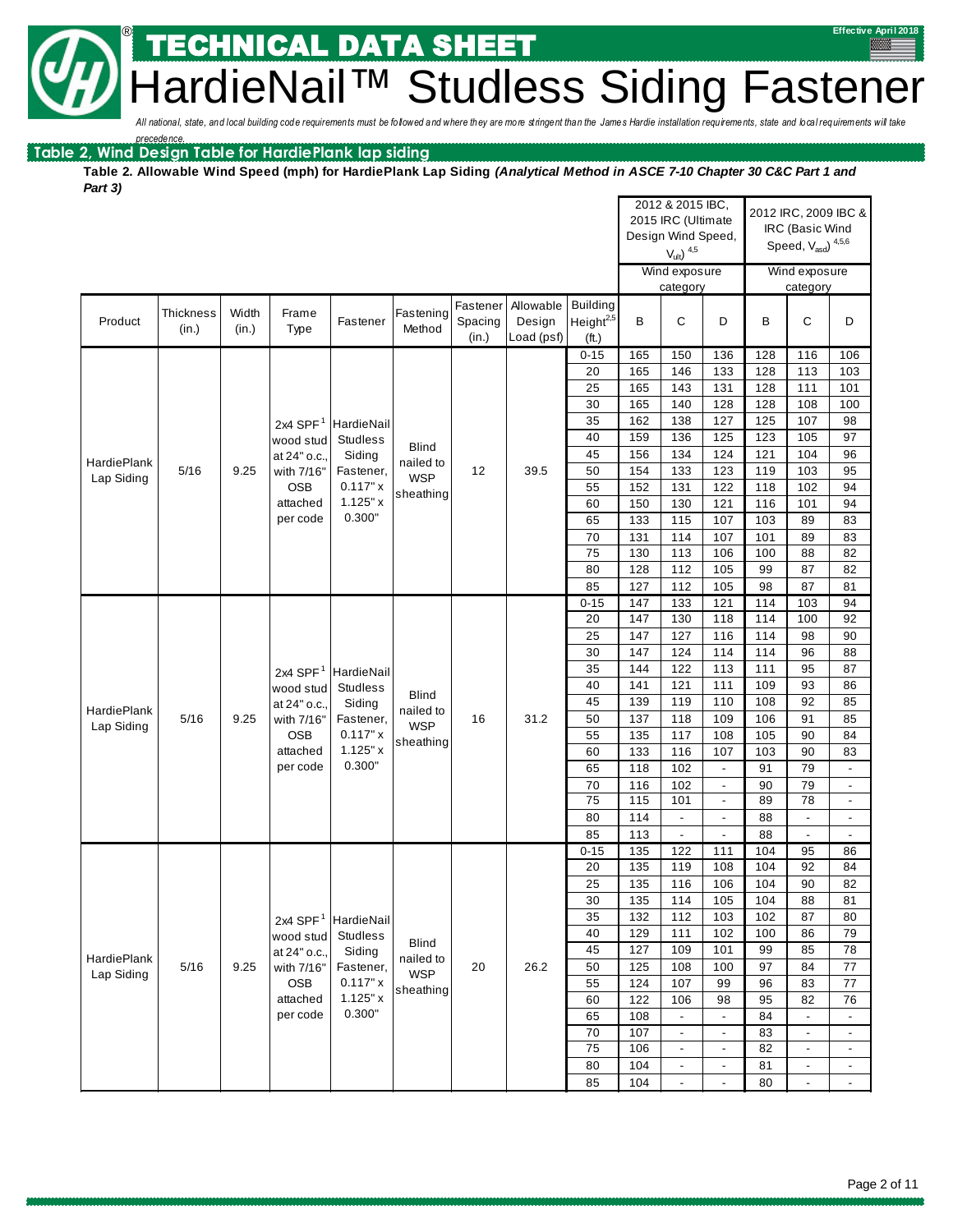NICAL DATA SHEET

eNail<sup>™</sup> Studless Siding Fastener

All national, state, and local building code requirements must be followed and where they are more stringent than the James Hardie installation requirements, state and local requirements will take

**Table 2, Wind Design Table for HardiePlank lap siding** *precedence.*

®

**Table 2. Allowable Wind Speed (mph) for HardiePlank Lap Siding** *(Analytical Method in ASCE 7-10 Chapter 30 C&C Part 1 and Part 3)*

|                    |                           |       |                 |                                                            |                           |          |            |                       |                       | 2012 & 2015 IBC,<br>2015 IRC (Ultimate |                                 |                          | 2012 IRC, 2009 IBC &                 |                                 |
|--------------------|---------------------------|-------|-----------------|------------------------------------------------------------|---------------------------|----------|------------|-----------------------|-----------------------|----------------------------------------|---------------------------------|--------------------------|--------------------------------------|---------------------------------|
|                    |                           |       |                 |                                                            |                           |          |            |                       |                       | Design Wind Speed,                     |                                 |                          | IRC (Basic Wind                      |                                 |
|                    |                           |       |                 |                                                            |                           |          |            |                       |                       | $V_{ult}$ ) $4,5$                      |                                 |                          | Speed, $V_{\text{asd}}$ ) $^{4,5,6}$ |                                 |
|                    |                           |       |                 |                                                            |                           |          |            |                       |                       | Wind exposure                          |                                 |                          | Wind exposure                        |                                 |
|                    |                           |       |                 |                                                            |                           |          |            |                       |                       | category                               |                                 |                          | category                             |                                 |
|                    | <b>Thickness</b>          | Width | Frame           |                                                            | Fastening                 | Fastener | Allowable  | Building              |                       |                                        |                                 |                          |                                      |                                 |
| Product            | (in.)                     | (in.) | Type            | Fastener                                                   | Method                    | Spacing  | Design     | Height <sup>2,5</sup> | B                     | $\mathsf C$                            | D                               | B                        | $\mathsf{C}$                         | D                               |
|                    |                           |       |                 |                                                            |                           | (in.)    | Load (psf) | (ft.)                 |                       |                                        |                                 |                          |                                      |                                 |
|                    |                           |       |                 |                                                            |                           |          |            | $0 - 15$              | 126                   | 114                                    | 104                             | 98                       | 89                                   | 80                              |
|                    |                           |       |                 |                                                            |                           |          |            | 20<br>25              | 126<br>126            | 111                                    | 101                             | 98<br>98                 | 86<br>84                             | 79<br>77                        |
|                    |                           |       |                 |                                                            |                           |          |            | 30                    | 126                   | 109<br>106                             | 100<br>98                       | 98                       | 82                                   | 76                              |
|                    |                           |       | 2x4 SPF $1$     | HardieNail                                                 |                           |          |            | 35                    | 123                   | 105                                    | 97                              | 96                       | 81                                   | 75                              |
|                    |                           |       | wood stud       | <b>Studless</b>                                            |                           |          |            | 40                    | 121                   | 103                                    | 95                              | 94                       | 80                                   | $\overline{74}$                 |
|                    |                           |       | at 24" o.c.,    | Siding                                                     | <b>Blind</b>              |          |            | 45                    | 119                   | 102                                    | 94                              | 92                       | 79                                   | 73                              |
| <b>HardiePlank</b> | 5/16                      | 9.25  | with 7/16"      | Fastener,                                                  | nailed to<br><b>WSP</b>   | 24       | 22.9       | 50                    | 117                   | 101                                    | 93                              | 91                       | 78                                   | 72                              |
| Lap Siding         |                           |       | <b>OSB</b>      | 0.117"x                                                    | sheathing                 |          |            | 55                    | 116                   | 100                                    | 93                              | 90                       | 77                                   | 72                              |
|                    |                           |       | attached        | 1.125"x                                                    |                           |          |            | 60                    | 114                   | 99                                     | 92                              | 89                       | 77                                   | $71$                            |
|                    |                           |       | per code        | 0.300"                                                     |                           |          |            | 65                    | 101                   | $\overline{\phantom{a}}$               | $\overline{\phantom{a}}$        | 78                       | $\blacksquare$                       | $\blacksquare$                  |
|                    |                           |       |                 |                                                            |                           |          |            | 70                    | $\overline{a}$        | $\overline{\phantom{a}}$               | $\overline{\phantom{m}}$        | $\overline{\phantom{a}}$ | $\overline{\phantom{a}}$             | $\overline{\phantom{a}}$        |
|                    |                           |       |                 |                                                            |                           |          |            | 75                    | $\overline{a}$        |                                        |                                 |                          | $\overline{\phantom{a}}$             | $\overline{\phantom{a}}$        |
|                    |                           |       |                 |                                                            |                           |          |            | 80                    | $\frac{1}{2}$         | ÷,                                     | ÷,                              | $\blacksquare$<br>ä,     | $\blacksquare$                       | $\overline{\phantom{a}}$        |
|                    |                           |       |                 |                                                            |                           |          |            | 85<br>$0 - 15$        | $\overline{a}$<br>172 | $\blacksquare$<br>156                  | $\overline{\phantom{a}}$<br>142 | 133                      | $\overline{\phantom{a}}$<br>121      | $\overline{\phantom{a}}$<br>110 |
|                    |                           |       |                 |                                                            |                           |          |            | 20                    | 172                   | 152                                    | 138                             | 133                      | 117                                  | 107                             |
|                    |                           |       |                 |                                                            |                           |          |            | 25                    | 172                   | 148                                    | 136                             | 133                      | 115                                  | 105                             |
|                    |                           |       |                 |                                                            |                           |          | 30         | 172                   | 145                   | 134                                    | 133                             | 113                      | 103                                  |                                 |
|                    | 2x4 SPF $1$<br>HardieNail |       |                 |                                                            | 35                        | 168      | 143        | 132                   | 130                   | 111                                    | 102                             |                          |                                      |                                 |
|                    |                           |       | wood stud       | <b>Studless</b>                                            |                           |          |            | 40                    | 165                   | 141                                    | 130                             | 128                      | 109                                  | 101                             |
| <b>HardiePlank</b> |                           |       | at 24" o.c.,    | Siding                                                     | <b>Blind</b><br>nailed to |          |            | 45                    | 162                   | 139                                    | 129                             | 126                      | 108                                  | 100                             |
| Lap Siding         | 5/16                      | 8.25  | with 7/16"      | Fastener,                                                  | <b>WSP</b>                | 12       | 42.7       | 50                    | 160                   | 138                                    | 128                             | 124                      | 107                                  | 99                              |
|                    |                           |       | OSB             | 0.117"x                                                    | sheathing                 |          |            | 55                    | 158                   | 137                                    | 127                             | 122                      | 106                                  | 98                              |
|                    |                           |       | attached        | 1.125"x<br>0.300"                                          |                           |          |            | 60                    | 156                   | 135                                    | 126                             | 121                      | 105                                  | 97                              |
|                    |                           |       | per code        |                                                            |                           |          |            | 65                    | 138                   | 120                                    | 111                             | 107                      | 93                                   | 86                              |
|                    |                           |       |                 |                                                            |                           |          |            | 70<br>75              | 136<br>135            | 119<br>118                             | 111<br>110                      | 106<br>104               | 92<br>91                             | 86<br>85                        |
|                    |                           |       |                 |                                                            |                           |          |            | 80                    | 133                   | 117                                    | 109                             | 103                      | 91                                   | 85                              |
|                    |                           |       |                 |                                                            |                           |          |            | 85                    | 132                   | 116                                    | 109                             | 102                      | 90                                   | 84                              |
|                    |                           |       |                 |                                                            |                           |          |            | $0 - 15$              | 154                   | 139                                    | 127                             | 119                      | 108                                  | 98                              |
|                    |                           |       |                 |                                                            |                           |          |            | 20                    | 154                   | 136                                    | 124                             | 119                      | 105                                  | 96                              |
|                    |                           |       |                 |                                                            |                           |          |            | 25                    | 154                   | 133                                    | 121                             | 119                      | 103                                  | 94                              |
|                    |                           |       |                 |                                                            |                           |          |            | 30                    | 154                   | 130                                    | 119                             | 119                      | 101                                  | 92                              |
|                    |                           |       | 2x4 SPF $1$     | HardieNail                                                 |                           |          |            | 35                    | 150                   | 128                                    | 118                             | 117                      | 99                                   | 91                              |
|                    |                           |       | wood stud       | <b>Studless</b>                                            |                           |          |            | 40                    | 147                   | 126                                    | 116                             | 114                      | 98                                   | 90                              |
| <b>HardiePlank</b> |                           |       | at 24" o.c.,    | Siding                                                     | <b>Blind</b><br>nailed to |          |            | 45                    | 145                   | 125                                    | 115                             | 112                      | 97                                   | 89                              |
| Lap Siding         | 5/16                      | 8.25  | with 7/16"      | Fastener,<br><b>WSP</b><br>0.117"x<br>sheathing<br>1.125"x |                           | 16       | 34.1       | 50                    | 143                   | 123                                    | 114                             | 111                      | 95                                   | 88                              |
|                    |                           |       | OSB<br>attached |                                                            |                           |          | 55<br>60   | 141<br>139            | 122<br>121            | 113<br>112                             | 109<br>108                      | 95<br>94                 | 88<br>87                             |                                 |
|                    |                           |       | per code        | 0.300"                                                     |                           |          |            | 65                    | 123                   | 107                                    | $\blacksquare$                  | 95                       | 83                                   | $\Box$                          |
|                    |                           |       |                 |                                                            |                           |          |            | 70                    | 122                   | 106                                    | $\overline{\phantom{a}}$        | 94                       | 82                                   | $\overline{\phantom{a}}$        |
|                    |                           |       |                 |                                                            |                           |          |            | 75                    | 120                   | 105                                    | $\overline{\phantom{a}}$        | 93                       | 82                                   | $\overline{\phantom{a}}$        |
|                    |                           |       |                 |                                                            |                           |          |            | 80                    | 119                   | 104                                    | $\overline{\phantom{a}}$        | 92                       | 81                                   | $\blacksquare$                  |
|                    |                           |       |                 |                                                            |                           |          |            | 85                    | 118                   | 104                                    | $\blacksquare$                  | 92                       | 80                                   | $\overline{\phantom{a}}$        |
|                    |                           |       |                 |                                                            |                           |          |            |                       |                       |                                        |                                 |                          |                                      |                                 |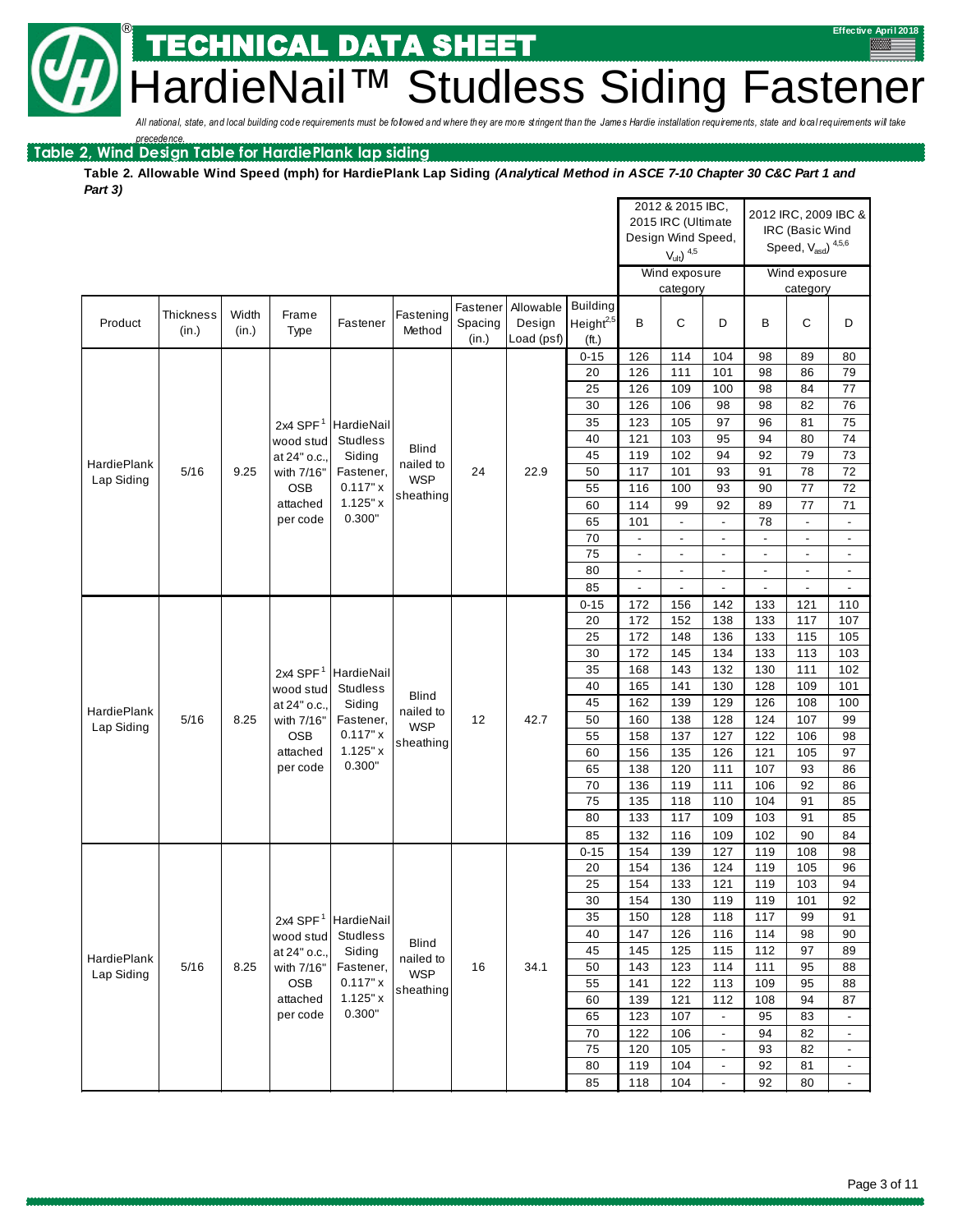NICAL DATA SHEET

eNail™ Studless Siding Fastener

All national, state, and local building code requirements must be followed and where they are more stringent than the James Hardie installation requirements, state and local requirements will take

**Table 2, Wind Design Table for HardiePlank lap siding** *precedence.*

®

**Table 2. Allowable Wind Speed (mph) for HardiePlank Lap Siding** *(Analytical Method in ASCE 7-10 Chapter 30 C&C Part 1 and Part 3)*

|                    |                                         |            |                        |                      |                           |          |            |                       |            | 2012 & 2015 IBC,<br>2015 IRC (Ultimate |                          |            | 2012 IRC, 2009 IBC &                          |                          |
|--------------------|-----------------------------------------|------------|------------------------|----------------------|---------------------------|----------|------------|-----------------------|------------|----------------------------------------|--------------------------|------------|-----------------------------------------------|--------------------------|
|                    |                                         |            |                        |                      |                           |          |            |                       |            | Design Wind Speed,                     |                          |            | IRC (Basic Wind                               |                          |
|                    |                                         |            |                        |                      |                           |          |            |                       |            | $V_{ult}$ ) $4,5$                      |                          |            | Speed, $\mathrm{V}_{\mathrm{asd}}$ $^{4,5,6}$ |                          |
|                    |                                         |            |                        |                      |                           |          |            |                       |            | Wind exposure                          |                          |            | Wind exposure                                 |                          |
|                    |                                         |            |                        |                      |                           |          |            |                       |            | category                               |                          |            | category                                      |                          |
|                    |                                         |            |                        |                      |                           | Fastener | Allowable  | <b>Building</b>       |            |                                        |                          |            |                                               |                          |
| Product            | <b>Thickness</b>                        | Width      | Frame                  | Fastener             | Fastening                 | Spacing  | Design     | Height <sup>2,5</sup> | В          | С                                      | D                        | B          | C                                             | D                        |
|                    | (in.)                                   | (in.)      | Type                   |                      | Method                    | (in.)    | Load (psf) | (ft.)                 |            |                                        |                          |            |                                               |                          |
|                    |                                         |            |                        |                      |                           |          |            | $0 - 15$              | 141        | 128                                    | 117                      | 110        | 99                                            | 90                       |
|                    |                                         |            |                        |                      |                           |          |            | 20                    | 141        | 125                                    | 114                      | 110        | 97                                            | 88                       |
|                    |                                         |            |                        |                      |                           |          |            | 25                    | 141        | 122                                    | 112                      | 110        | 95                                            | 87                       |
|                    |                                         |            |                        |                      |                           |          |            | 30                    | 141        | 120                                    | 110                      | 110        | 93                                            | 85                       |
|                    |                                         |            | 2x4 SPF $1$            | HardieNail           |                           |          |            | 35                    | 139        | 118                                    | 109                      | 107        | 91                                            | 84                       |
|                    |                                         |            | wood stud              | <b>Studless</b>      | <b>Blind</b>              |          |            | 40                    | 136        | 116                                    | 107                      | 105        | 90                                            | 83                       |
| <b>HardiePlank</b> |                                         |            | at 24" o.c.,           | Siding               | nailed to                 |          |            | 45                    | 134        | 115                                    | 106                      | 103        | 89                                            | 82                       |
| Lap Siding         | 5/16                                    | 8.25       | with 7/16"             | Fastener,            | <b>WSP</b>                | 20       | 28.9       | 50                    | 132        | 113                                    | 105                      | 102        | 88                                            | 81                       |
|                    |                                         |            | <b>OSB</b>             | 0.117"x              | sheathing                 |          |            | 55                    | 130        | 112                                    | 104                      | 101        | 87                                            | 81                       |
|                    |                                         |            | attached               | $1.125"$ x           |                           |          |            | 60                    | 128        | 111                                    | 103                      | 99         | 86                                            | 80                       |
|                    |                                         |            | per code               | 0.300"               |                           |          |            | 65                    | 113        | $\overline{\phantom{a}}$               | $\Box$                   | 88         | L,                                            | $\overline{\phantom{a}}$ |
|                    |                                         |            |                        |                      |                           |          |            | 70                    | 112        | $\overline{\phantom{a}}$               | $\overline{\phantom{a}}$ | 87         | $\overline{\phantom{a}}$                      | $\overline{\phantom{a}}$ |
|                    |                                         |            |                        |                      |                           |          |            | 75                    | 111        | $\blacksquare$                         | $\blacksquare$           | 86         |                                               | $\overline{\phantom{a}}$ |
|                    |                                         |            |                        |                      |                           |          |            | 80                    | 110        | $\blacksquare$                         | $\blacksquare$           | 85         | $\overline{\phantom{a}}$                      | $\overline{\phantom{a}}$ |
|                    |                                         |            |                        |                      |                           |          |            | 85                    | 109        | $\blacksquare$                         | $\overline{\phantom{a}}$ | 84         | $\overline{\phantom{a}}$                      | $\overline{\phantom{a}}$ |
|                    |                                         |            |                        |                      |                           |          |            | $0 - 15$<br>20        | 133<br>133 | 120<br>117                             | 109<br>107               | 103<br>103 | 93<br>91                                      | 85<br>83                 |
|                    |                                         |            |                        |                      |                           |          | 25         | 133                   | 114        | 105                                    | 103                      | 89         | 81                                            |                          |
|                    |                                         |            |                        |                      |                           |          | 30         | 133                   | 112        | 103                                    | 103                      | 87         | 80                                            |                          |
|                    | 2x4 SPF $1$<br>HardieNail               |            |                        |                      | 35                        | 130      | 110        | 102                   | 101        | 86                                     | 79                       |            |                                               |                          |
|                    |                                         |            | wood stud              | <b>Studless</b>      |                           |          |            | 40                    | 127        | 109                                    | 100                      | 99         | 84                                            | 78                       |
|                    |                                         |            | at 24" o.c.,           | Siding               | <b>Blind</b>              |          |            | 45                    | 125        | 108                                    | 99                       | 97         | 83                                            | 77                       |
| <b>HardiePlank</b> | 5/16                                    | 8.25       | with 7/16"             | Fastener,            | nailed to                 | 24       | 25.4       | 50                    | 123        | 106                                    | 98                       | 96         | 82                                            | 76                       |
| Lap Siding         |                                         |            | <b>OSB</b>             | 0.117"x              | <b>WSP</b>                |          |            | 55                    | 122        | 105                                    | 98                       | 94         | 82                                            | 76                       |
|                    |                                         |            | attached               | $1.125"$ x           | sheathing                 |          |            | 60                    | 120        | 104                                    | 97                       | 93         | 81                                            | 75                       |
|                    |                                         |            | per code               | 0.300"               |                           |          |            | 65                    | 106        | $\overline{\phantom{a}}$               | $\overline{\phantom{a}}$ | 82         | $\overline{a}$                                | $\overline{\phantom{a}}$ |
|                    |                                         |            |                        |                      |                           |          |            | 70                    | 105        | $\blacksquare$                         |                          | 81         |                                               | $\overline{\phantom{a}}$ |
|                    |                                         |            |                        |                      |                           |          |            | 75                    | 104        | $\blacksquare$                         | $\Box$                   | 80         | $\blacksquare$                                | $\overline{\phantom{a}}$ |
|                    |                                         |            |                        |                      |                           |          |            | 80                    | 103        | $\overline{\phantom{a}}$               | $\overline{\phantom{a}}$ | 80         | $\frac{1}{2}$                                 | $\overline{\phantom{a}}$ |
|                    |                                         |            |                        |                      |                           |          |            | 85                    | 102        | $\overline{\phantom{a}}$               | $\blacksquare$           | 79         | $\overline{a}$                                | $\blacksquare$           |
|                    |                                         |            |                        |                      |                           |          |            | $0 - 15$              | 178        | 162                                    | 147                      | 138        | 125                                           | 114                      |
|                    |                                         |            |                        |                      |                           |          |            | 20                    | 178        | 157                                    | 143                      | 138        | 122                                           | 111                      |
|                    |                                         |            |                        |                      |                           |          |            | 25                    | 178        | 154                                    | 141                      | 138        | 119                                           | 109                      |
|                    |                                         |            |                        |                      |                           |          |            | 30                    | 178        | 151                                    | 138                      | 138        | 117                                           | 107                      |
|                    |                                         |            | 2x4 SPF $1$            | HardieNail           |                           |          |            | 35                    | 174        | 148                                    | 137                      | 135        | 115                                           | 106                      |
|                    |                                         |            | wood stud              | <b>Studless</b>      |                           |          |            | 40                    | 171        | 146                                    | 135                      | 132        | 113                                           | 104                      |
| HardiePlank        |                                         |            | at 24" o.c.,           | Siding               | <b>Blind</b><br>nailed to |          |            | 45                    | 168        | 144                                    | 134                      | 130        | 112                                           | 103                      |
| Lap Siding         | 5/16<br>7.50<br>with 7/16"<br>Fastener, | <b>WSP</b> | 12                     | 45.8                 | 50                        | 166      | 143        | 132                   | 128        | 111                                    | 102                      |            |                                               |                          |
|                    |                                         |            | <b>OSB</b><br>attached | 0.117" x<br>1.125" x | sheathing                 |          |            | 55<br>60              | 164<br>162 | 141<br>140                             | 131<br>130               | 127<br>125 | 110<br>109                                    | 102<br>101               |
|                    |                                         |            | per code               | 0.300"               |                           |          |            | 65                    | 143        | 124                                    | 115                      | 111        | 96                                            | 89                       |
|                    |                                         |            |                        |                      |                           |          |            | 70                    | 141        | 123                                    | 115                      | 109        | 95                                            | 89                       |
|                    |                                         |            |                        |                      |                           |          |            | 75                    | 140        | 122                                    | 114                      | 108        | 95                                            | 88                       |
|                    |                                         |            |                        |                      |                           |          |            | 80                    | 138        | 121                                    | 113                      | 107        | 94                                            | 88                       |
|                    |                                         |            |                        |                      |                           |          |            | 85                    | 137        | 120                                    | 113                      | 106        | 93                                            | 87                       |
|                    |                                         |            |                        |                      |                           |          |            |                       |            |                                        |                          |            |                                               |                          |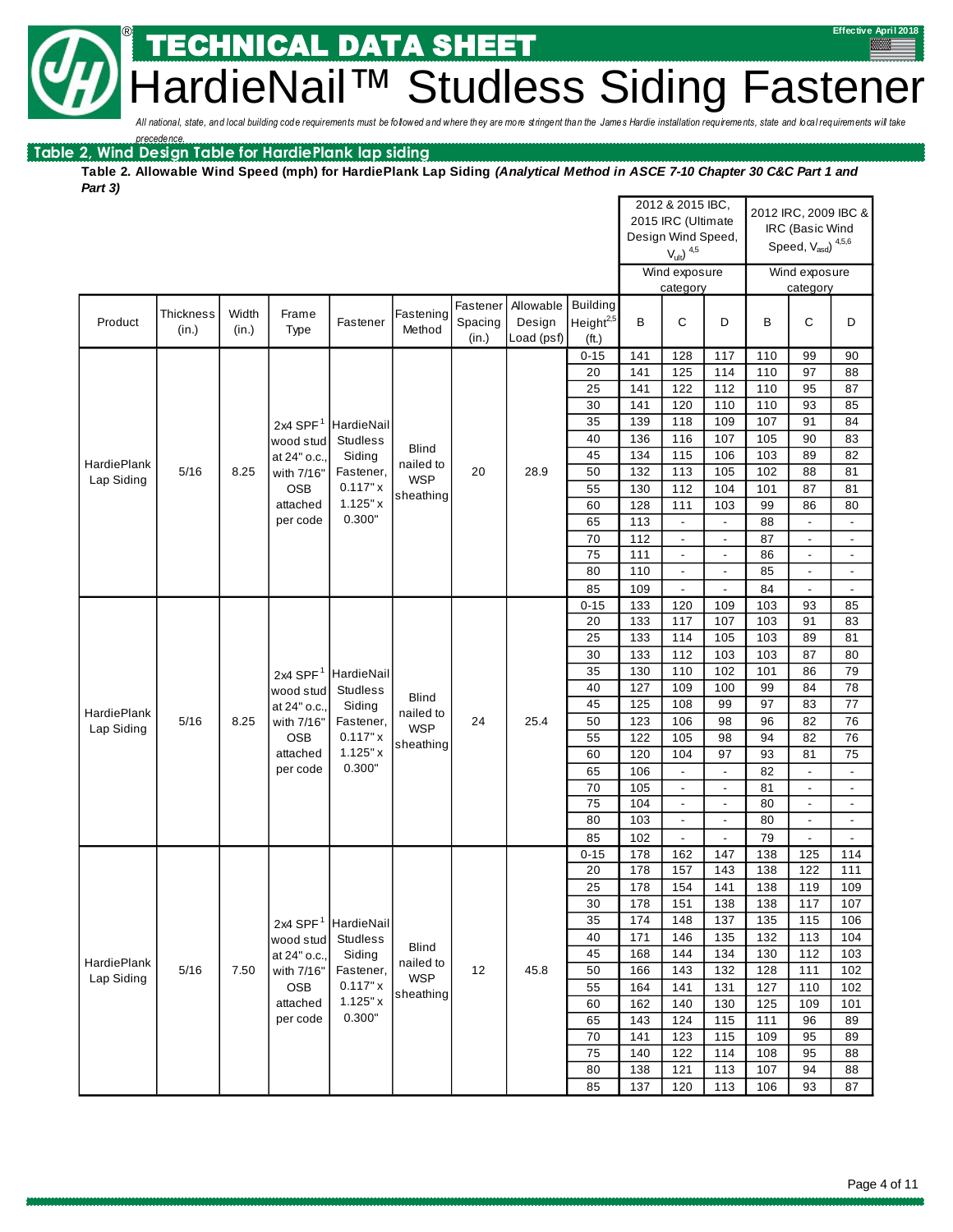## IICAL DATA SHEET

BRAITM Studless Siding Fastener

All national, state, and local building code requirements must be followed and where they are more stringent than the James Hardie installation requirements, state and local requirements will take

**Table 2, Wind Design Table for HardiePlank lap siding** *precedence.*

®

**Table 2. Allowable Wind Speed (mph) for HardiePlank Lap Siding** *(Analytical Method in ASCE 7-10 Chapter 30 C&C Part 1 and Part 3)*Ť

|             |                                                                                                                                                                                                                 |                |                      |                    |                     | 2012 & 2015 IBC,<br>2015 IRC (Ultimate<br>Design Wind Speed, |                                   |                                      | 2012 IRC, 2009 IBC &<br>IRC (Basic Wind<br>Speed, $V_{\text{asd}}$ ) $^{4,5,6}$ |                                    |                          |            |                          |                          |
|-------------|-----------------------------------------------------------------------------------------------------------------------------------------------------------------------------------------------------------------|----------------|----------------------|--------------------|---------------------|--------------------------------------------------------------|-----------------------------------|--------------------------------------|---------------------------------------------------------------------------------|------------------------------------|--------------------------|------------|--------------------------|--------------------------|
|             |                                                                                                                                                                                                                 |                |                      |                    |                     |                                                              |                                   |                                      |                                                                                 | $V_{ult}$ ) $4,5$<br>Wind exposure |                          |            | Wind exposure            |                          |
|             |                                                                                                                                                                                                                 |                |                      |                    |                     |                                                              |                                   |                                      |                                                                                 | category                           |                          |            | category                 |                          |
| Product     | <b>Thickness</b><br>(in.)                                                                                                                                                                                       | Width<br>(in.) | Frame<br>Type        | Fastener           | Fastening<br>Method | Fastener<br>Spacing<br>(in.)                                 | Allowable<br>Design<br>Load (psf) | Building<br>Height $^{2,5}$<br>(ft.) | B                                                                               | C                                  | D                        | B          | C                        | D                        |
|             |                                                                                                                                                                                                                 |                |                      |                    |                     |                                                              |                                   | $0 - 15$                             | 160                                                                             | 145                                | 132                      | 124        | 112                      | 102                      |
|             |                                                                                                                                                                                                                 |                |                      |                    |                     |                                                              |                                   | 20                                   | 160                                                                             | 141                                | 129                      | 124        | 109                      | 100                      |
|             |                                                                                                                                                                                                                 |                |                      |                    |                     |                                                              |                                   | 25                                   | 160                                                                             | 138                                | 126                      | 124        | 107                      | 98                       |
|             |                                                                                                                                                                                                                 |                |                      |                    |                     |                                                              |                                   | 30                                   | 160                                                                             | 135                                | 124                      | 124        | 105                      | 96                       |
|             |                                                                                                                                                                                                                 |                | 2x4 SPF $1$          | HardieNail         |                     |                                                              |                                   | 35                                   | 156                                                                             | 133                                | 122                      | 121        | 103                      | 95                       |
|             |                                                                                                                                                                                                                 |                | wood stud            | <b>Studless</b>    | <b>Blind</b>        |                                                              |                                   | 40                                   | 153                                                                             | 131                                | 121                      | 119        | 101                      | 94                       |
| HardiePlank |                                                                                                                                                                                                                 |                | at 24" o.c.,         | Siding             | nailed to           |                                                              |                                   | 45                                   | 151                                                                             | 129                                | 120                      | 117        | 100                      | 93                       |
| Lap Siding  | 5/16                                                                                                                                                                                                            | 7.50           | with 7/16"           | Fastener,          | <b>WSP</b>          | 16                                                           | 36.8                              | 50                                   | 148                                                                             | 128                                | 119                      | 115        | 99                       | 92                       |
|             |                                                                                                                                                                                                                 |                | <b>OSB</b>           | 0.117"x<br>1.125"x | sheathing           |                                                              |                                   | 55                                   | 147                                                                             | 127                                | 118                      | 114        | 98                       | 91                       |
|             |                                                                                                                                                                                                                 |                | attached<br>per code | 0.300"             |                     |                                                              |                                   | 60                                   | 145                                                                             | 126                                | 117                      | 112        | 97                       | 90                       |
|             |                                                                                                                                                                                                                 |                |                      |                    |                     |                                                              |                                   | 65<br>70                             | 128<br>126                                                                      | 111<br>110                         | 103<br>103               | 99<br>98   | 86<br>85                 | 80<br>80                 |
|             |                                                                                                                                                                                                                 |                |                      |                    |                     |                                                              |                                   | 75                                   | 125                                                                             | 109                                | 102                      | 97         | 85                       | 79                       |
|             |                                                                                                                                                                                                                 |                |                      |                    |                     |                                                              |                                   | 80                                   | 124                                                                             | 108                                | 102                      | 96         | 84                       | 79                       |
|             |                                                                                                                                                                                                                 |                |                      |                    |                     |                                                              |                                   | 85                                   | 123                                                                             | 108                                | 101                      | 95         | 84                       | 78                       |
|             |                                                                                                                                                                                                                 |                |                      |                    |                     |                                                              |                                   | $0 - 15$                             | 147                                                                             | 134                                | 122                      | 114        | 104                      | 94                       |
|             |                                                                                                                                                                                                                 |                |                      |                    |                     |                                                              |                                   | 20                                   | 147                                                                             | 130                                | 119                      | 114        | 101                      | 92                       |
|             |                                                                                                                                                                                                                 |                |                      |                    | 25                  | 147                                                          | 127                               | 117                                  | 114                                                                             | 99                                 | 90                       |            |                          |                          |
|             |                                                                                                                                                                                                                 |                |                      |                    |                     |                                                              |                                   | 30                                   | 147                                                                             | 125                                | 115                      | 114        | 97                       | 89                       |
|             |                                                                                                                                                                                                                 |                | $2x4$ SPF            | HardieNail         |                     |                                                              |                                   | 35                                   | 144                                                                             | 123                                | 113                      | 112        | 95                       | 88                       |
|             |                                                                                                                                                                                                                 |                | wood stud            | <b>Studless</b>    |                     |                                                              |                                   | 40                                   | 142                                                                             | 121                                | 112                      | 110        | 94                       | 87                       |
| HardiePlank |                                                                                                                                                                                                                 |                | at 24" o.c.,         | Siding             | Blind<br>nailed to  |                                                              |                                   | 45                                   | 139                                                                             | 120                                | 111                      | 108        | 93                       | 86                       |
| Lap Siding  | 5/16                                                                                                                                                                                                            | 7.50           | with 7/16"           | Fastener,          | <b>WSP</b>          | 20                                                           | 31.4                              | 50                                   | 137                                                                             | 118                                | 109                      | 106        | 92                       | 85                       |
|             |                                                                                                                                                                                                                 |                | <b>OSB</b>           | 0.117"x            | sheathing           |                                                              |                                   | 55                                   | 135                                                                             | 117                                | 109                      | 105        | 91                       | 84                       |
|             |                                                                                                                                                                                                                 |                | attached             | 1.125"x            |                     |                                                              |                                   | 60                                   | 134                                                                             | 116                                | 108                      | 104        | 90                       | 83                       |
|             |                                                                                                                                                                                                                 |                | per code             | 0.300"             |                     |                                                              |                                   | 65                                   | 118                                                                             | 103                                | $\overline{\phantom{a}}$ | 92         | 80                       |                          |
|             |                                                                                                                                                                                                                 |                |                      |                    |                     |                                                              |                                   | 70                                   | 117                                                                             | 102                                | $\overline{\phantom{a}}$ | 90         | 79                       | $\blacksquare$           |
|             |                                                                                                                                                                                                                 |                |                      |                    |                     |                                                              |                                   | 75                                   | 116                                                                             | 101                                | $\overline{\phantom{a}}$ | 89         | 78                       | $\blacksquare$           |
|             |                                                                                                                                                                                                                 |                |                      |                    |                     |                                                              |                                   | 80                                   | 114                                                                             | 100                                | $\blacksquare$           | 89         | 78                       | $\blacksquare$           |
|             |                                                                                                                                                                                                                 |                |                      |                    |                     |                                                              |                                   | 85                                   | 113                                                                             |                                    |                          | 88         | $\overline{\phantom{a}}$ |                          |
|             |                                                                                                                                                                                                                 |                |                      |                    |                     |                                                              |                                   | $0 - 15$<br>20                       | 139<br>139                                                                      | 126<br>123                         | 115<br>112               | 108<br>108 | 98<br>95                 | 89<br>87                 |
|             |                                                                                                                                                                                                                 |                |                      |                    |                     |                                                              |                                   | 25                                   | 139                                                                             | 120                                | 110                      | 108        | 93                       | 85                       |
|             |                                                                                                                                                                                                                 |                |                      |                    |                     |                                                              |                                   | 30                                   | 139                                                                             | 117                                | 108                      | 108        | 91                       | 84                       |
|             |                                                                                                                                                                                                                 |                | 2x4 SPF $1$          | HardieNail         |                     |                                                              |                                   | 35                                   | 136                                                                             | 116                                | 107                      | 105        | 90                       | 83                       |
|             |                                                                                                                                                                                                                 |                |                      |                    |                     |                                                              |                                   | 40                                   | 133                                                                             | 114                                | 105                      | 103        | 88                       | 82                       |
|             | <b>Studless</b><br>wood stud<br><b>Blind</b><br>at 24" o.c.,<br>Siding<br>HardiePlank<br>nailed to<br>5/16<br>7.50<br>Fastener,<br>with 7/16'<br><b>WSP</b><br>Lap Siding<br><b>OSB</b><br>0.117"x<br>sheathing |                |                      |                    | 45                  | 131                                                          | 113                               | 104                                  | 102                                                                             | 87                                 | 81                       |            |                          |                          |
|             |                                                                                                                                                                                                                 |                | 24                   | 27.9               | 50                  | 129                                                          | 111                               | 103                                  | 100                                                                             | 86                                 | 80                       |            |                          |                          |
|             |                                                                                                                                                                                                                 |                |                      |                    | 55                  | 128                                                          | 110                               | 102                                  | 99                                                                              | 86                                 | 79                       |            |                          |                          |
|             |                                                                                                                                                                                                                 |                | attached             | 1.125"x            |                     |                                                              |                                   | 60                                   | 126                                                                             | 109                                | 102                      | 98         | 85                       | 79                       |
|             |                                                                                                                                                                                                                 |                | per code             | 0.300"             |                     |                                                              |                                   | 65                                   | 111                                                                             | $\overline{\phantom{a}}$           | $\overline{\phantom{a}}$ | 86         | $\blacksquare$           | $\overline{\phantom{a}}$ |
|             |                                                                                                                                                                                                                 |                |                      |                    |                     |                                                              |                                   | 70                                   | 110                                                                             | $\overline{\phantom{a}}$           | $\overline{\phantom{a}}$ | 85         | $\overline{\phantom{a}}$ | $\blacksquare$           |
|             |                                                                                                                                                                                                                 |                |                      |                    |                     |                                                              |                                   | 75                                   | 109                                                                             | $\overline{\phantom{a}}$           | $\overline{\phantom{a}}$ | 84         | $\overline{\phantom{a}}$ | $\overline{\phantom{a}}$ |
|             |                                                                                                                                                                                                                 |                |                      |                    |                     |                                                              |                                   | 80                                   | 108                                                                             | $\overline{\phantom{a}}$           | $\overline{\phantom{a}}$ | 83         | $\blacksquare$           |                          |
|             |                                                                                                                                                                                                                 |                |                      |                    |                     |                                                              |                                   | 85                                   | 107                                                                             | $\overline{\phantom{a}}$           | $\overline{\phantom{a}}$ | 83         | $\overline{a}$           | $\overline{\phantom{a}}$ |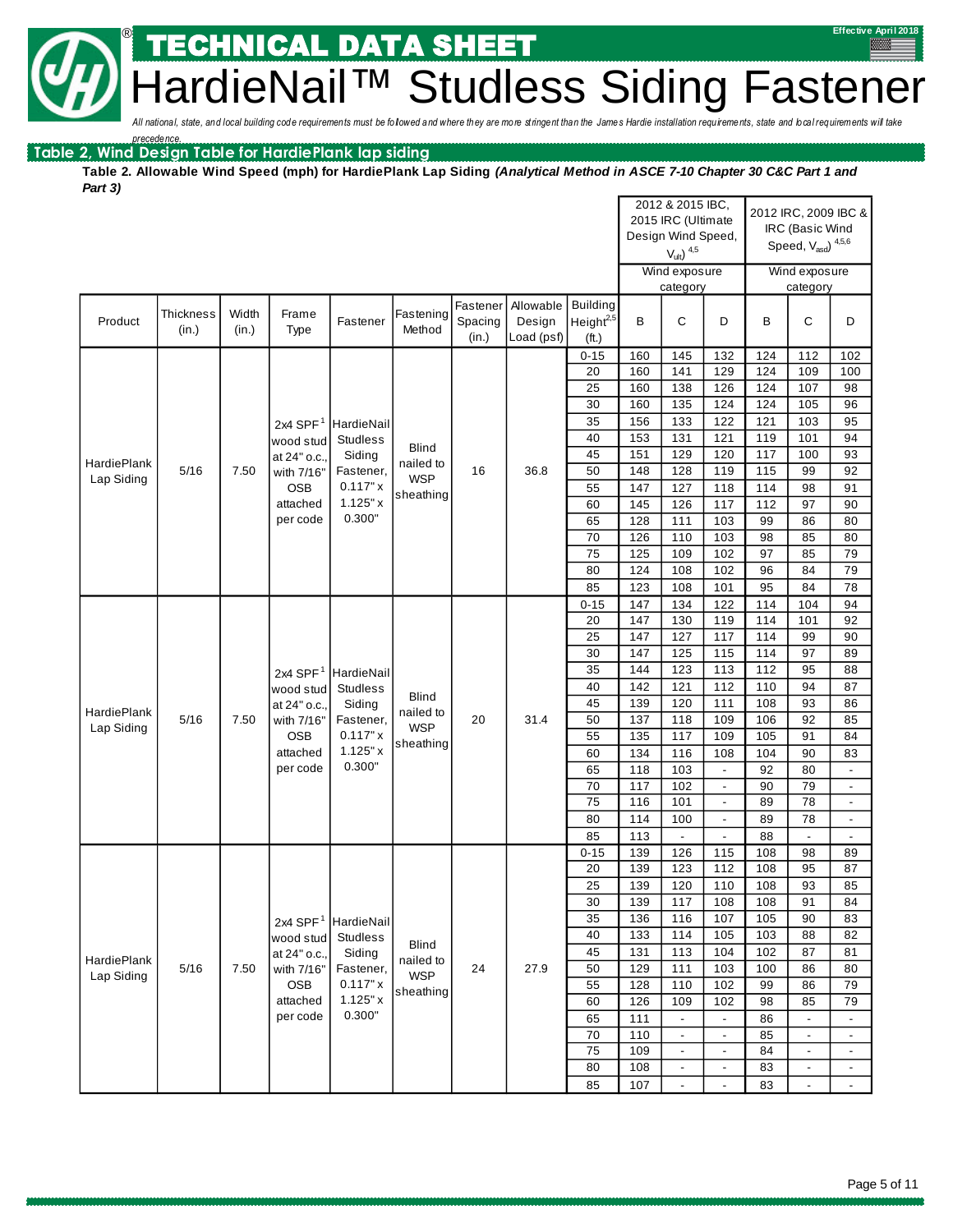**Hardical Conditional**, state, and local building code requirements must be followed and where they are more stringent than the James Hardie installation requirements, state and bcal requirements will take

*precedence.*

#### **Table 2, Wind Design Table for HardiePlank lap siding**

®

**Table 2. Allowable Wind Speed (mph) for HardiePlank Lap Siding** *(Analytical Method in ASCE 7-10 Chapter 30 C&C Part 1 and Part 3)*

CAL DATA SHEET

|                    |                           |                |                               |                     |                     |                     |                              |                       |            | 2012 & 2015 IBC,<br>2015 IRC (Ultimate<br>Design Wind Speed, |                          |            | 2012 IRC, 2009 IBC &<br>IRC (Basic Wind<br>Speed, $V_{\text{asd}}$ ) $^{4,5,6}$ |                          |
|--------------------|---------------------------|----------------|-------------------------------|---------------------|---------------------|---------------------|------------------------------|-----------------------|------------|--------------------------------------------------------------|--------------------------|------------|---------------------------------------------------------------------------------|--------------------------|
|                    |                           |                |                               |                     |                     |                     |                              |                       |            | $V_{ult}$ ) $4,5$                                            |                          |            |                                                                                 |                          |
|                    |                           |                |                               |                     |                     |                     |                              |                       |            | Wind exposure<br>category                                    |                          |            | Wind exposure<br>category                                                       |                          |
| Product            | Thickness<br>(in.)        | Width<br>(in.) | Frame                         | Fastener            | Fastening<br>Method | Fastener<br>Spacing | Allowable Building<br>Design | Height <sup>2,5</sup> | В          | $\mathsf C$                                                  | D                        | B          | C                                                                               | D                        |
|                    |                           |                | Type                          |                     |                     | (in.)               | Load (psf)                   | (ft.)                 |            |                                                              |                          |            |                                                                                 |                          |
|                    |                           |                |                               |                     |                     |                     |                              | $0 - 15$              | 180        | 164                                                          | 149                      | 140        | 127                                                                             | 115                      |
|                    |                           |                |                               |                     |                     |                     |                              | 20                    | 180        | 159                                                          | 145                      | 140        | 123                                                                             | 113                      |
|                    |                           |                |                               |                     |                     |                     |                              | 25                    | 180        | 156                                                          | 143                      | 140        | 121                                                                             | 110                      |
|                    |                           |                |                               |                     |                     |                     |                              | 30                    | 180        | 152                                                          | 140                      | 140        | 118                                                                             | 109                      |
|                    |                           |                | 2x4 SPF $1$                   | HardieNail          |                     |                     |                              | 35<br>40              | 177<br>173 | 150<br>148                                                   | 138<br>137               | 137<br>134 | 116<br>115                                                                      | 107<br>106               |
|                    |                           |                | wood stud                     | <b>Studless</b>     | <b>Blind</b>        |                     |                              | 45                    | 170        | 146                                                          | 135                      | 132        | 113                                                                             | 105                      |
| HardiePlank        | 5/16                      | 7.25           | at 24" o.c.,<br>with 7/16"    | Siding<br>Fastener, | nailed to           | 12                  | 47.0                         | 50                    | 168        | 145                                                          | 134                      | 130        | 112                                                                             | 104                      |
| Lap Siding         |                           |                | <b>OSB</b>                    | 0.117" x            | <b>WSP</b>          |                     |                              | 55                    | 166        | 143                                                          | 133                      | 128        | 111                                                                             | 103                      |
|                    |                           |                | attached                      | 1.125"x             | sheathing           |                     |                              | 60                    | 164        | 142                                                          | 132                      | 127        | 110                                                                             | 102                      |
|                    |                           |                | per code                      | 0.300"              |                     |                     |                              | 65                    | 145        | 126                                                          | 117                      | 112        | 97                                                                              | 91                       |
|                    |                           |                |                               |                     |                     |                     |                              | 70                    | 143        | 125                                                          | 116                      | 111        | 97                                                                              | 90                       |
|                    |                           |                |                               |                     |                     |                     |                              | 75                    | 141        | 124                                                          | 116                      | 109        | 96                                                                              | 90                       |
|                    |                           |                |                               |                     |                     |                     |                              | 80                    | 140        | 123                                                          | 115                      | 108        | 95                                                                              | 89                       |
|                    |                           |                |                               |                     |                     |                     |                              | 85                    | 139        | 122                                                          | 114                      | 107        | 94                                                                              | 89                       |
|                    |                           |                |                               |                     |                     |                     |                              | $0 - 15$              | 162        | 147                                                          | 134                      | 125        | 114                                                                             | 103                      |
|                    |                           |                |                               |                     |                     |                     |                              | 20                    | 162        | 143                                                          | 130                      | 125        | 111                                                                             | 101                      |
|                    |                           |                |                               |                     |                     | 25                  | 162                          | 140                   | 128        | 125                                                          | 108                      | 99         |                                                                                 |                          |
|                    |                           |                |                               |                     |                     |                     |                              | 30                    | 162        | 137                                                          | 126                      | 125        | 106                                                                             | 97                       |
|                    | 2x4 SPF $1$<br>HardieNail |                |                               |                     | 35                  | 159                 | 135                          | 124                   | 123        | 104                                                          | 96                       |            |                                                                                 |                          |
|                    |                           |                | wood stud                     | <b>Studless</b>     | <b>Blind</b>        |                     |                              | 40                    | 155        | 133                                                          | 123                      | 120        | 103                                                                             | 95                       |
| HardiePlank        |                           |                | at 24" o.c.,                  | Siding              | nailed to           |                     |                              | 45                    | 153        | 131                                                          | 121                      | 119        | 102                                                                             | 94                       |
| Lap Siding         | 5/16                      | 7.25           | with 7/16"                    | Fastener,           | <b>WSP</b>          | 16                  | 37.9                         | 50                    | 151        | 130                                                          | 120                      | 117        | 101                                                                             | 93                       |
|                    |                           |                | OSB                           | 0.117" x<br>1.125"x | sheathing           |                     |                              | 55                    | 149        | 129                                                          | 119                      | 115        | 100                                                                             | 92                       |
|                    |                           |                | attached<br>per code          | 0.300"              |                     |                     |                              | 60                    | 147        | 128                                                          | 118                      | 114        | 99                                                                              | 92                       |
|                    |                           |                |                               |                     |                     |                     |                              | 65<br>70              | 130<br>128 | 113<br>112                                                   | 105<br>105               | 101<br>99  | 87<br>87                                                                        | 81<br>81                 |
|                    |                           |                |                               |                     |                     |                     |                              | 75                    | 127        | 111                                                          | 104                      | 98         | 86                                                                              | 80                       |
|                    |                           |                |                               |                     |                     |                     |                              | 80                    | 126        | 110                                                          | 103                      | 97         | 85                                                                              | 80                       |
|                    |                           |                |                               |                     |                     |                     |                              | 85                    | 125        | 109                                                          | 103                      | 96         | 85                                                                              | 80                       |
|                    |                           |                |                               |                     |                     |                     |                              | $0 - 15$              | 150        | 136                                                          | 123                      | 116        | 105                                                                             | 96                       |
|                    |                           |                |                               |                     |                     |                     |                              | 20                    | 150        | 132                                                          | 121                      | 116        | 102                                                                             | 93                       |
|                    |                           |                |                               |                     |                     |                     |                              | 25                    | 150        | 129                                                          | 118                      | 116        | 100                                                                             | 92                       |
|                    |                           |                |                               |                     |                     |                     |                              | 30                    | 150        | 127                                                          | 116                      | 116        | 98                                                                              | 90                       |
|                    |                           |                | 2x4 SPF $1$                   | HardieNail          |                     |                     |                              | 35                    | 147        | 125                                                          | 115                      | 114        | 97                                                                              | 89                       |
|                    |                           |                | wood stud                     | <b>Studless</b>     |                     |                     |                              | 40                    | 144        | 123                                                          | 113                      | 111        | 95                                                                              | 88                       |
| <b>HardiePlank</b> |                           |                | at 24" o.c.,                  | Siding              | <b>Blind</b>        |                     |                              | 45                    | 141        | 121                                                          | 112                      | 110        | 94                                                                              | 87                       |
| Lap Siding         | $5/16$                    | 7.25           | with 7/16"                    | Fastener,           | nailed to           | 20                  | 32.4                         | 50                    | 139        | 120                                                          | 111                      | 108        | 93                                                                              | 86                       |
|                    |                           |                | <b>WSP</b><br>OSB<br>0.117" x | sheathing           |                     |                     | 55                           | 138                   | 119        | 110                                                          | 107                      | 92         | 85                                                                              |                          |
|                    | 1.125" x<br>attached      |                |                               |                     | 60                  | 136                 | 118                          | 109                   | 105        | 91                                                           | 85                       |            |                                                                                 |                          |
|                    |                           |                | per code                      | 0.300"              |                     |                     |                              | 65                    | 120        | 104                                                          | $\overline{\phantom{a}}$ | 93         | 81                                                                              | $\overline{\phantom{a}}$ |
|                    |                           |                |                               |                     |                     |                     |                              | 70                    | 119        | 104                                                          | $\blacksquare$           | 92         | 80                                                                              | $\blacksquare$           |
|                    |                           |                |                               |                     |                     |                     |                              | 75                    | 117        | 103                                                          | $\overline{\phantom{a}}$ | 91         | 79                                                                              | $\blacksquare$           |
|                    |                           |                |                               |                     |                     |                     |                              | 80                    | 116        | 102                                                          | $\overline{\phantom{a}}$ | 90         | 79                                                                              | $\overline{\phantom{a}}$ |
|                    |                           |                |                               |                     |                     |                     |                              | 85                    | 115        | 101                                                          | $\overline{\phantom{a}}$ | 89         | 78                                                                              | $\overline{\phantom{a}}$ |

**Effective April 2018**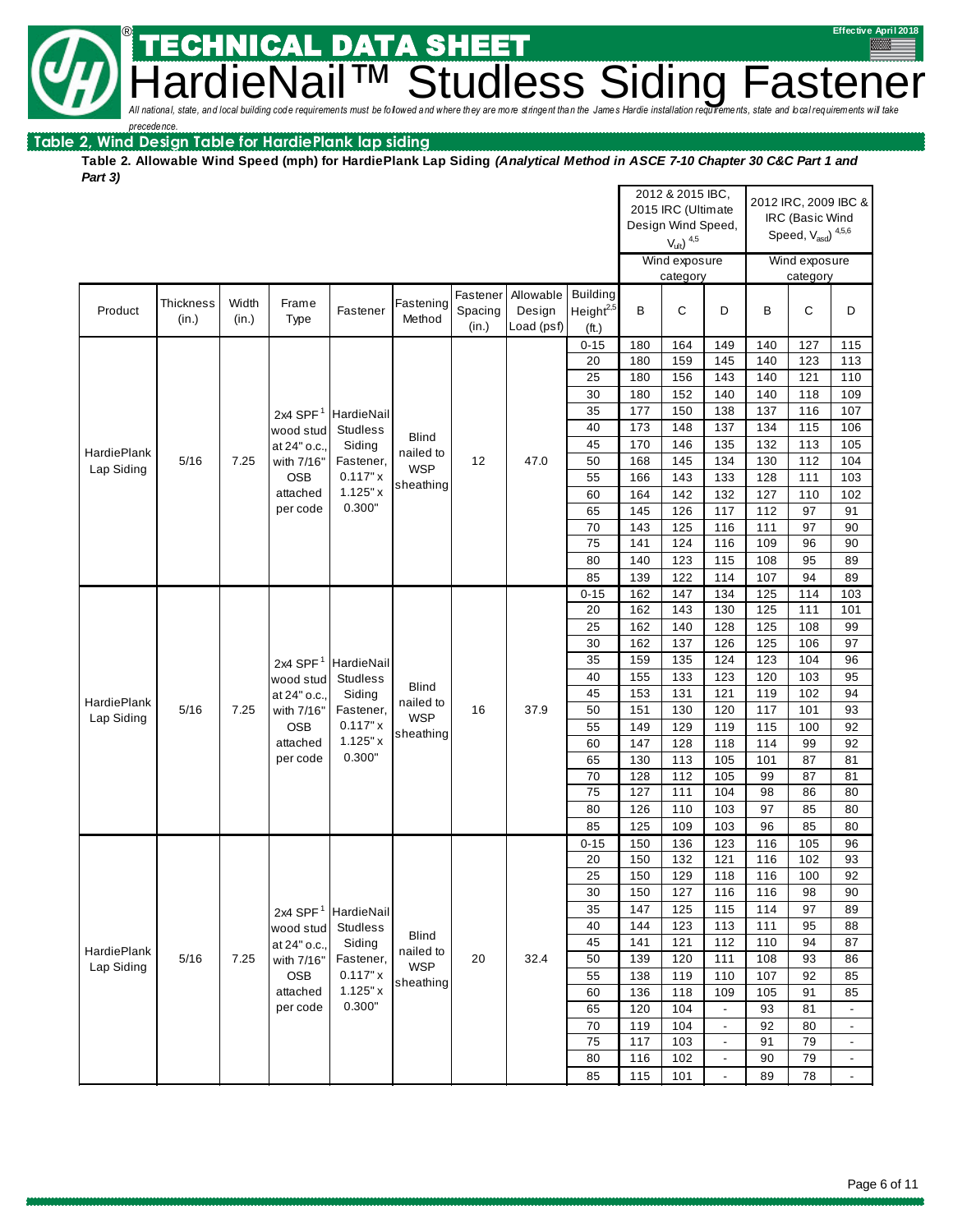**SETTLE CHNICAL DATA SHEET Hardical** state, and local building code requirements must be followed and where they are more stringent than the James Hardie installation requirements, state and local requirements will take

## *precedence.* **Table 2, Wind Design Table for HardiePlank lap siding**

**Table 2. Allowable Wind Speed (mph) for HardiePlank Lap Siding** *(Analytical Method in ASCE 7-10 Chapter 30 C&C Part 1 and Part 3)*

|             |                           |                |                          |                       |                           |                              |                                   |                                                   |            | 2012 & 2015 IBC,<br>2015 IRC (Ultimate<br>Design Wind Speed,<br>$V_{ult}$ ) $4,5$ |                          |            | 2012 IRC, 2009 IBC &<br>IRC (Basic Wind<br>Speed, $V_{\text{asd}}$ ) $^{4,5,6}$ |                          |
|-------------|---------------------------|----------------|--------------------------|-----------------------|---------------------------|------------------------------|-----------------------------------|---------------------------------------------------|------------|-----------------------------------------------------------------------------------|--------------------------|------------|---------------------------------------------------------------------------------|--------------------------|
|             |                           |                |                          |                       |                           |                              |                                   |                                                   |            | Wind exposure<br>category                                                         |                          |            | Wind exposure<br>category                                                       |                          |
| Product     | <b>Thickness</b><br>(in.) | Width<br>(in.) | Frame<br>Type            | Fastener              | Fastening<br>Method       | Fastener<br>Spacing<br>(in.) | Allowable<br>Design<br>Load (psf) | <b>Building</b><br>Height <sup>2,5</sup><br>(ft.) | B          | С                                                                                 | D                        | B          | C                                                                               | D                        |
|             |                           |                |                          |                       |                           |                              |                                   | $0 - 15$                                          | 141        | 128                                                                               | 116                      | 109        | 99                                                                              | 90                       |
|             |                           |                |                          |                       |                           |                              |                                   | 20                                                | 141        | 125                                                                               | 114                      | 109        | 96                                                                              | 88                       |
|             |                           |                |                          |                       |                           |                              |                                   | 25                                                | 141        | 122                                                                               | 112                      | 109        | 94                                                                              | 86                       |
|             |                           |                |                          |                       |                           |                              |                                   | 30                                                | 141        | 119                                                                               | 110                      | 109        | 92                                                                              | 85                       |
|             |                           |                | 2x4 SPF $1$              | HardieNail            |                           |                              |                                   | 35                                                | 138        | 118                                                                               | 108                      | 107        | 91                                                                              | 84                       |
|             |                           |                | wood stud                | <b>Studless</b>       | <b>Blind</b>              |                              |                                   | 40                                                | 136        | 116                                                                               | 107                      | 105        | 90                                                                              | 83                       |
| HardiePlank | 5/16                      | 7.25           | at 24" o.c.,             | Siding<br>Fastener,   | nailed to                 | 24                           | 28.8                              | 45<br>50                                          | 133<br>131 | 114<br>113                                                                        | 106<br>105               | 103<br>102 | 89<br>88                                                                        | 82<br>81                 |
| Lap Siding  |                           |                | with 7/16"<br><b>OSB</b> | 0.117"x               | <b>WSP</b>                |                              |                                   | 55                                                | 130        | 112                                                                               | 104                      | 100        | 87                                                                              | 81                       |
|             |                           |                | attached                 | 1.125"x               | sheathing                 |                              |                                   | 60                                                | 128        | 111                                                                               | 103                      | 99         | 86                                                                              | 80                       |
|             |                           |                | per code                 | 0.300"                |                           |                              |                                   | 65                                                | 113        | $\overline{\phantom{a}}$                                                          | $\overline{\phantom{a}}$ | 88         | $\overline{\phantom{a}}$                                                        | $\overline{a}$           |
|             |                           |                |                          |                       |                           |                              |                                   | 70                                                | 112        | $\overline{\phantom{a}}$                                                          | $\overline{\phantom{a}}$ | 87         | $\blacksquare$                                                                  | $\blacksquare$           |
|             |                           |                |                          |                       |                           |                              |                                   | 75                                                | 111        | $\overline{\phantom{a}}$                                                          | $\overline{\phantom{a}}$ | 86         | $\overline{\phantom{a}}$                                                        | $\overline{\phantom{a}}$ |
|             |                           |                |                          |                       |                           |                              |                                   | 80                                                | 109        | $\overline{\phantom{a}}$                                                          |                          | 85         | $\overline{\phantom{a}}$                                                        |                          |
|             |                           |                |                          |                       |                           |                              |                                   | 85                                                | 109        | $\overline{\phantom{a}}$                                                          | ä,                       | 84         | $\frac{1}{2}$                                                                   | $\overline{a}$           |
|             |                           |                |                          |                       |                           |                              |                                   | $0 - 15$                                          | 192        | 174                                                                               | 158                      | 148        | 135                                                                             | 122                      |
|             |                           |                |                          |                       |                           |                              |                                   | 20                                                | 192        | 169                                                                               | 154                      | 148        | 131                                                                             | 119                      |
|             |                           |                |                          |                       |                           |                              |                                   | 25                                                | 192        | 165                                                                               | 151                      | 148        | 128                                                                             | 117                      |
|             |                           |                |                          |                       |                           |                              |                                   | 30                                                | 192        | 162                                                                               | 149                      | 148        | 125                                                                             | 115                      |
|             |                           |                | 2x4 SPF $1$              | HardieNail            |                           |                              |                                   | 35                                                | 188        | 159                                                                               | 147                      | 145        | 124                                                                             | 114                      |
|             |                           |                | wood stud                | <b>Studless</b>       | <b>Blind</b>              |                              |                                   | 40                                                | 184        | 157                                                                               | 145                      | 142        | 122                                                                             | 112                      |
| HardiePlank |                           |                | at 24" o.c.,             | Siding                | nailed to                 |                              |                                   | 45                                                | 181        | 155                                                                               | 144                      | 140        | 120                                                                             | 111                      |
| Lap Siding  | 5/16                      | 6.25           | with 7/16"               | Fastener,             | <b>WSP</b>                | 12                           | 53.0                              | 50                                                | 178        | 154                                                                               | 142                      | 138        | 119                                                                             | 110                      |
|             |                           |                | <b>OSB</b>               | 0.117"x               | sheathing                 |                              |                                   | 55                                                | 176        | 152                                                                               | 141                      | 136        | 118                                                                             | 109                      |
|             |                           |                | attached<br>per code     | $1.125"$ x<br>0.300"  |                           |                              |                                   | 60                                                | 174        | 151                                                                               | 140                      | 135        | 117                                                                             | 108                      |
|             |                           |                |                          |                       |                           |                              |                                   | 65<br>70                                          | 154<br>152 | 134<br>132                                                                        | 124<br>124               | 119<br>118 | 103<br>103                                                                      | 96<br>96                 |
|             |                           |                |                          |                       |                           |                              |                                   | 75                                                | 150        | 131                                                                               | 123                      | 116        | 102                                                                             | 95                       |
|             |                           |                |                          |                       |                           |                              |                                   | 80                                                | 148        | 130                                                                               | 122                      | 115        | 101                                                                             | 94                       |
|             |                           |                |                          |                       |                           |                              |                                   | 85                                                | 147        | 129                                                                               | 121                      | 114        | 100                                                                             | 94                       |
|             |                           |                |                          |                       |                           |                              |                                   | $0 - 15$                                          | 173        | 157                                                                               | 143                      | 134        | 122                                                                             | 111                      |
|             |                           |                |                          |                       |                           |                              |                                   | 20                                                | 173        | 153                                                                               | 139                      | 134        | 118                                                                             | 108                      |
|             |                           |                |                          |                       |                           |                              |                                   | 25                                                | 173        | 149                                                                               | 137                      | 134        | 116                                                                             | 106                      |
|             |                           |                |                          |                       |                           |                              |                                   | 30                                                | 173        | 146                                                                               | 135                      | 134        | 113                                                                             | 104                      |
|             |                           |                | 2x4 SPF $1$              | HardieNail            |                           |                              |                                   | 35                                                | 170        | 144                                                                               | 133                      | 131        | 112                                                                             | 103                      |
|             |                           |                | wood stud                | <b>Studless</b>       |                           |                              |                                   | 40                                                | 166        | 142                                                                               | 131                      | 129        | 110                                                                             | 102                      |
| HardiePlank |                           |                | at 24" o.c.,             | Siding                | <b>Blind</b><br>nailed to |                              |                                   | 45                                                | 164        | 140                                                                               | 130                      | 127        | 109                                                                             | 101                      |
| Lap Siding  | $5/16$                    | 6.25           | with 7/16"               | Fastener,             |                           | 16                           | 43.3                              | 50                                                | 161        | 139                                                                               | 129                      | 125        | 107                                                                             | 100                      |
|             |                           |                | <b>OSB</b>               | <b>WSP</b><br>0.117"x | sheathing                 |                              |                                   | 55                                                | 159        | 138                                                                               | 128                      | 123        | 107                                                                             | 99                       |
|             |                           |                | attached                 | 1.125"x               |                           |                              |                                   | 60                                                | 157        | 136                                                                               | 127                      | 122        | 106                                                                             | 98                       |
|             |                           |                | per code                 | 0.300"                |                           |                              |                                   | 65                                                | 139        | 121                                                                               | 112                      | 107        | 93                                                                              | 87                       |
|             |                           |                |                          |                       |                           |                              |                                   | 70                                                | 137        | 120                                                                               | 112                      | 106        | 93                                                                              | 87                       |
|             |                           |                |                          |                       |                           |                              |                                   | 75                                                | 136        | 119                                                                               | 111                      | 105        | 92                                                                              | 86                       |
|             |                           |                |                          |                       |                           |                              |                                   | 80                                                | 134        | 118                                                                               | 110                      | 104        | 91                                                                              | 85                       |
|             |                           |                |                          |                       |                           |                              |                                   | 85                                                | 133        | 117                                                                               | 110                      | 103        | 91                                                                              | 85                       |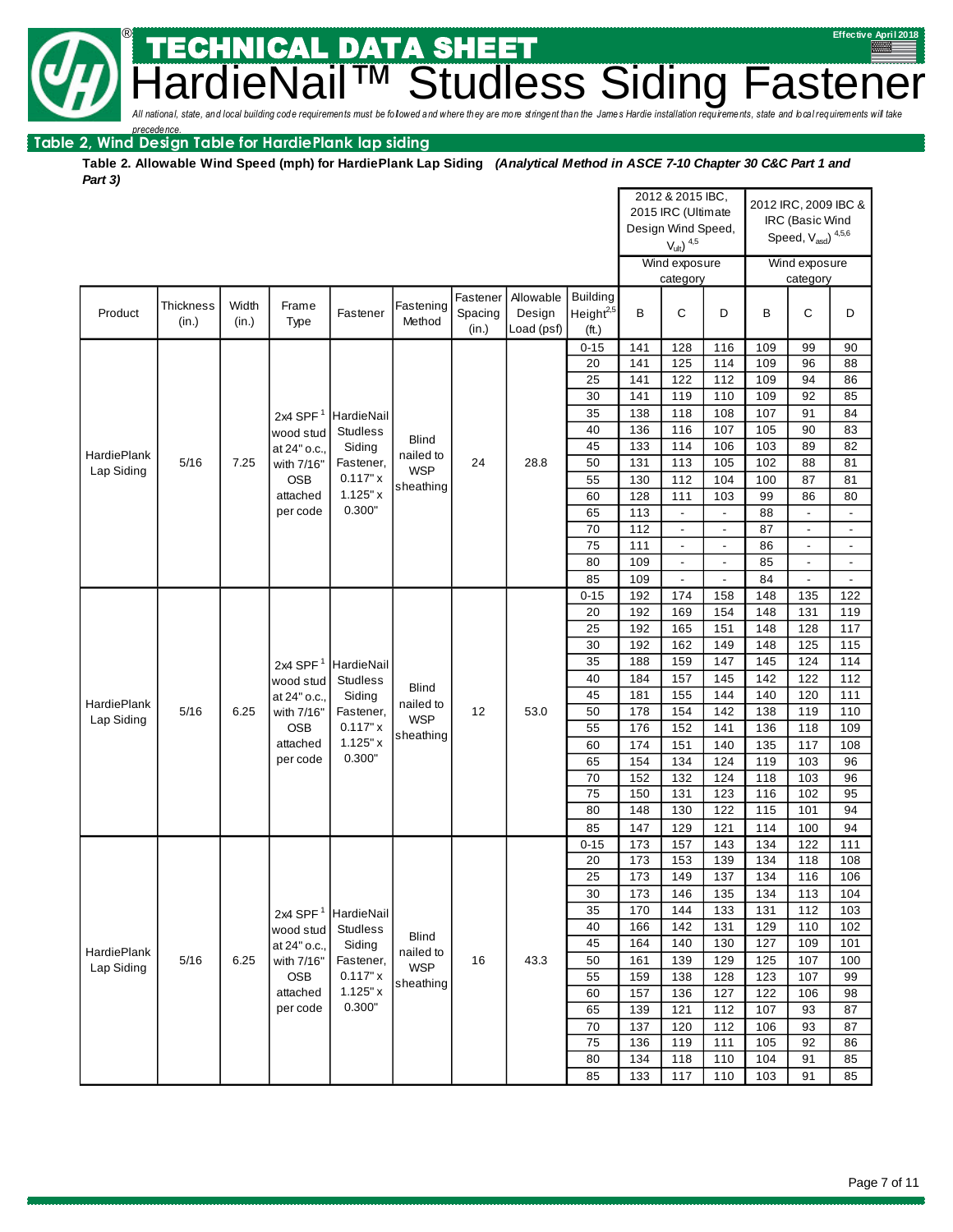**SETTLE CHNICAL DATA SHEET Hardical** state, and local building code requirements must be followed and where they are more stringent than the James Hardie installation requirements, state and local requirements will take

## *precedence.* **Table 2, Wind Design Table for HardiePlank lap siding**

**Table 2. Allowable Wind Speed (mph) for HardiePlank Lap Siding** *(Analytical Method in ASCE 7-10 Chapter 30 C&C Part 1 and Part 3)*

|                    |                              |           |                            |                     |                         |                  |                      |                                |            | 2012 & 2015 IBC,<br>2015 IRC (Ultimate<br>Design Wind Speed,<br>$V_{ult}$ ) $4,5$ |                          |            | 2012 IRC, 2009 IBC &<br>IRC (Basic Wind<br>Speed, $\rm V_{\rm asd})$ $^{4,5,6}$ |                          |
|--------------------|------------------------------|-----------|----------------------------|---------------------|-------------------------|------------------|----------------------|--------------------------------|------------|-----------------------------------------------------------------------------------|--------------------------|------------|---------------------------------------------------------------------------------|--------------------------|
|                    |                              |           |                            |                     |                         |                  |                      |                                |            | Wind exposure                                                                     |                          |            | Wind exposure                                                                   |                          |
|                    |                              |           |                            |                     |                         |                  |                      |                                |            | category                                                                          |                          |            | category                                                                        |                          |
|                    | <b>Thickness</b>             | Width     | Frame                      |                     | Fastening               | Fastener         | Allowable            | <b>Building</b>                |            |                                                                                   |                          | B          |                                                                                 | D                        |
| Product            | (in.)                        | (in.)     | Type                       | Fastener            | Method                  | Spacing<br>(in.) | Design<br>Load (psf) | Height <sup>2,5</sup><br>(ft.) | B          | C                                                                                 | D                        |            | C                                                                               |                          |
|                    |                              |           |                            |                     |                         |                  |                      | $0 - 15$                       | 161        | 146                                                                               | 133                      | 125        | 113                                                                             | 103                      |
|                    |                              |           |                            |                     |                         |                  |                      | 20                             | 161        | 142                                                                               | 130                      | 125        | 110                                                                             | 100                      |
|                    |                              |           |                            |                     |                         |                  |                      | 25                             | 161        | 139                                                                               | 127                      | 125        | 108                                                                             | 99                       |
|                    |                              |           |                            |                     |                         |                  |                      | 30                             | 161        | 136                                                                               | 125                      | 125        | 105                                                                             | 97                       |
|                    |                              |           | 2x4 SPF $1$                | HardieNail          |                         |                  |                      | 35                             | 158        | 134                                                                               | 123                      | 122        | 104                                                                             | 96                       |
|                    |                              |           | wood stud                  | <b>Studiess</b>     | <b>Blind</b>            |                  |                      | 40                             | 154        | 132                                                                               | 122                      | 120        | 102                                                                             | 94                       |
| <b>HardiePlank</b> |                              |           | at 24" o.c.,               | Siding              | nailed to               |                  |                      | 45                             | 152        | 130                                                                               | 121                      | 118        | 101                                                                             | 93                       |
| Lap Siding         | 5/16                         | 6.25      | with 7/16"                 | Fastener,           | <b>WSP</b>              | 20               | 37.4                 | 50                             | 150        | 129                                                                               | 119                      | 116        | 100                                                                             | 93                       |
|                    |                              |           | <b>OSB</b><br>attached     | 0.117"x<br>1.125"x  | sheathing               |                  |                      | 55<br>60                       | 148<br>146 | 128<br>127                                                                        | 119<br>118               | 114<br>113 | 99<br>98                                                                        | 92<br>91                 |
|                    |                              |           | per code                   | 0.300"              |                         |                  |                      | 65                             | 129        | 112                                                                               | 104                      | 100        | 87                                                                              | 81                       |
|                    |                              |           |                            |                     |                         |                  |                      | 70                             | 127        | 111                                                                               | 104                      | 99         | 86                                                                              | 80                       |
|                    |                              |           |                            |                     |                         |                  |                      | 75                             | 126        | 110                                                                               | 103                      | 98         | 85                                                                              | 80                       |
|                    |                              |           |                            |                     |                         |                  |                      | 80                             | 125        | 109                                                                               | 102                      | 97         | 85                                                                              | 79                       |
|                    |                              |           |                            |                     |                         |                  |                      | 85                             | 124        | 109                                                                               | 102                      | 96         | 84                                                                              | 79                       |
|                    |                              |           |                            |                     |                         |                  |                      | $0 - 15$                       | 152        | 138                                                                               | 126                      | 118        | 107                                                                             | 97                       |
|                    |                              |           |                            |                     |                         |                  |                      | 20                             | 152        | 134                                                                               | 123                      | 118        | 104                                                                             | 95                       |
|                    |                              |           |                            |                     |                         |                  |                      | 25                             | 152        | 131                                                                               | 120                      | 118        | 102                                                                             | 93                       |
|                    |                              |           |                            |                     |                         |                  |                      | 30                             | 152        | 129                                                                               | 118                      | 118        | 100                                                                             | 92                       |
|                    | 2x4 SPF $1$<br>HardieNail    |           |                            |                     | 35                      | 149              | 127                  | 117                            | 116        | 98                                                                                | 90                       |            |                                                                                 |                          |
|                    |                              |           | wood stud                  | <b>Studless</b>     | <b>Blind</b>            |                  |                      | 40                             | 146<br>144 | 125<br>123                                                                        | 115<br>114               | 113<br>111 | 97<br>96                                                                        | 89<br>88                 |
| <b>HardiePlank</b> | 5/16                         | 6.25      | at 24" o.c.,<br>with 7/16" | Siding<br>Fastener, | nailed to               | 24               | 33.5                 | 45<br>50                       | 142        | 122                                                                               | 113                      | 110        | 95                                                                              | 88                       |
| Lap Siding         |                              |           | OSB                        | 0.117"x             | <b>WSP</b>              |                  |                      | 55                             | 140        | 121                                                                               | 112                      | 108        | 94                                                                              | 87                       |
|                    |                              |           | attached                   | 1.125"x             | sheathing               |                  |                      | 60                             | 138        | 120                                                                               | 111                      | 107        | 93                                                                              | 86                       |
|                    |                              |           | per code                   | 0.300"              |                         |                  |                      | 65                             | 122        | 106                                                                               | $\overline{\phantom{a}}$ | 95         | 82                                                                              | $\blacksquare$           |
|                    |                              |           |                            |                     |                         |                  |                      | 70                             | 121        | 105                                                                               | $\overline{\phantom{a}}$ | 93         | 82                                                                              | $\overline{\phantom{a}}$ |
|                    |                              |           |                            |                     |                         |                  |                      | 75                             | 119        | 104                                                                               | $\blacksquare$           | 92         | 81                                                                              | $\blacksquare$           |
|                    |                              |           |                            |                     |                         |                  |                      | 80                             | 118        | 103                                                                               | $\overline{a}$           | 91         | 80                                                                              | $\blacksquare$           |
|                    |                              |           |                            |                     |                         |                  |                      | 85                             | 117        | 103                                                                               | $\overline{\phantom{a}}$ | 91         | 80                                                                              | $\overline{\phantom{a}}$ |
|                    |                              |           |                            |                     |                         |                  |                      | $0 - 15$                       | 207        | 188                                                                               | 171                      | 161        | 146                                                                             | 132                      |
|                    |                              |           |                            |                     |                         |                  |                      | 20<br>25                       | 207<br>207 | 183<br>179                                                                        | 167<br>164               | 161<br>161 | 142<br>139                                                                      | 129<br>127               |
|                    |                              |           |                            |                     |                         |                  |                      | 30                             | 207        | 175                                                                               | 161                      | 161        | 136                                                                             | 125                      |
|                    |                              |           | 2x4 SPF $1$                | HardieNail          |                         |                  |                      | 35                             | 203        | 173                                                                               | 159                      | 157        | 134                                                                             | 123                      |
|                    |                              |           | wood stud                  | <b>Studless</b>     |                         |                  |                      | 40                             | 199        | 170                                                                               | 157                      | 154        | 132                                                                             | 122                      |
|                    |                              |           | at 24" o.c.,               | Siding              | <b>Blind</b>            |                  |                      | 45                             | 196        | 168                                                                               | 155                      | 152        | 130                                                                             | 120                      |
| <b>HardiePlank</b> | 5/16                         | 5.25      | with 7/16"                 | Fastener,           | nailed to<br><b>WSP</b> | 12               | 62.1                 | 50                             | 193        | 166                                                                               | 154                      | 149        | 129                                                                             | 119                      |
|                    | Lap Siding<br>OSB<br>0.117"x | sheathing |                            |                     | 55                      | 190              | 165                  | 153                            | 148        | 128                                                                               | 118                      |            |                                                                                 |                          |
|                    |                              |           | attached                   | 1.125"x             |                         |                  |                      | 60                             | 188        | 163                                                                               | 152                      | 146        | 126                                                                             | 117                      |
|                    |                              |           | per code                   | 0.300"              |                         |                  |                      | 65                             | 166        | 145                                                                               | 134                      | 129        | 112                                                                             | 104                      |
|                    |                              |           |                            |                     |                         |                  |                      | 70<br>75                       | 164<br>162 | 143<br>142                                                                        | 134<br>133               | 127<br>126 | 111<br>110                                                                      | 104<br>103               |
|                    |                              |           |                            |                     |                         |                  |                      | 80                             | 161        | 141                                                                               | 132                      | 124        | 109                                                                             | 102                      |
|                    |                              |           |                            |                     |                         |                  |                      | 85                             | 159        | 140                                                                               | 131                      | 124        | 108                                                                             | 102                      |
|                    |                              |           |                            |                     |                         |                  |                      |                                |            |                                                                                   |                          |            |                                                                                 |                          |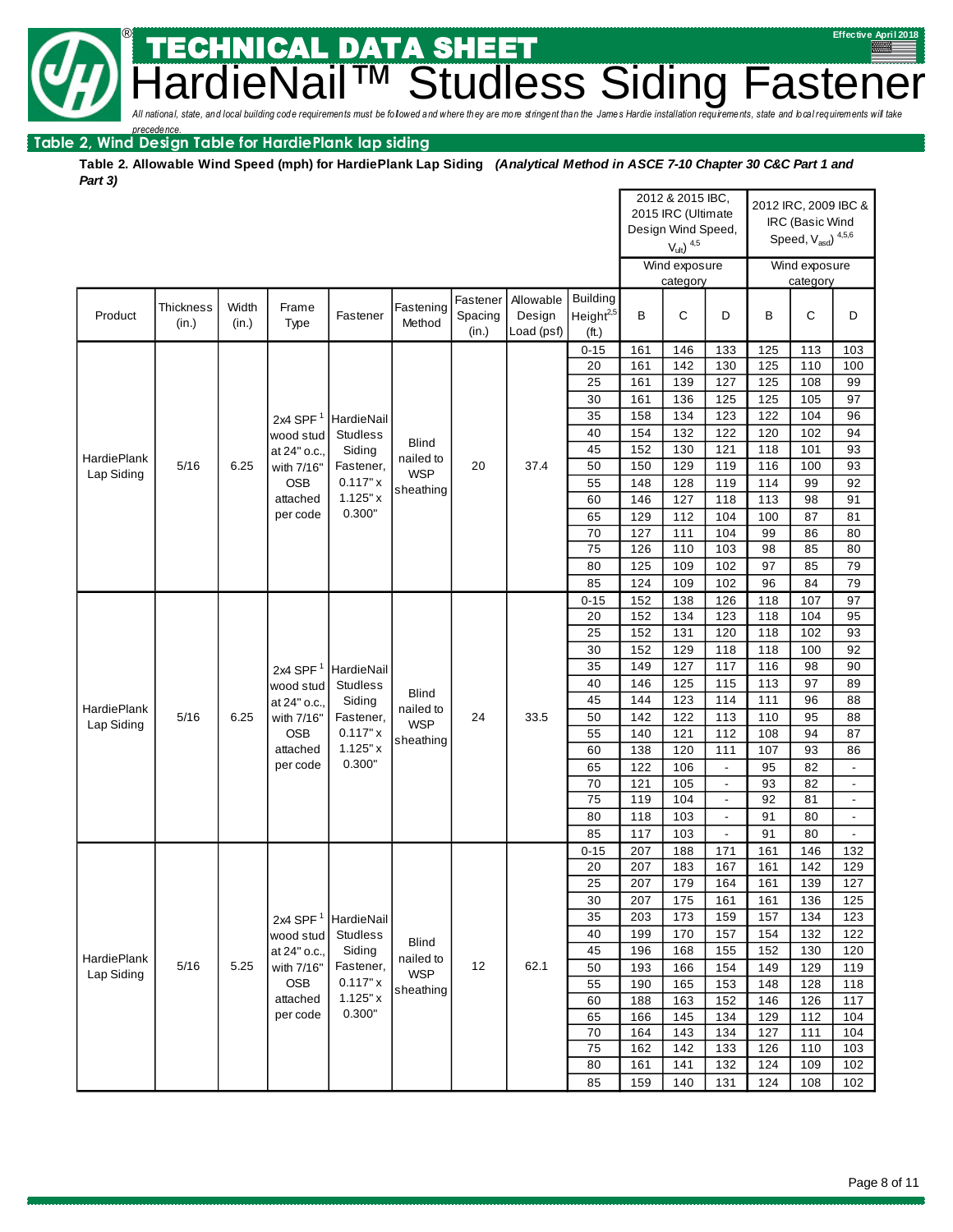TECHNICAL DATA SHEET **Hardiens Siding Fasten** 

building code requirements must be followed and where they are more stringent than the James Hardie installation requirements, state and local requirements will take

**® Example 2018 Example 2018 Effective April 2018** 

## *precedence.* **Table 2, Wind Design Table for HardiePlank lap siding**

**Table 2. Allowable Wind Speed (mph) for HardiePlank Lap Siding** *(Analytical Method in ASCE 7-10 Chapter 30 C&C Part 1 and Part 3)*

|                                                                  |                  |       |                 |                    |                         |                  |                      |                       |            | 2012 & 2015 IBC,                         |            |            | 2012 IRC, 2009 IBC &                 |            |
|------------------------------------------------------------------|------------------|-------|-----------------|--------------------|-------------------------|------------------|----------------------|-----------------------|------------|------------------------------------------|------------|------------|--------------------------------------|------------|
|                                                                  |                  |       |                 |                    |                         |                  |                      |                       |            | 2015 IRC (Ultimate<br>Design Wind Speed, |            |            | IRC (Basic Wind                      |            |
|                                                                  |                  |       |                 |                    |                         |                  |                      |                       |            | $V_{ult}$ ) $4.5$                        |            |            | Speed, $V_{\text{asd}}$ ) $^{4,5,6}$ |            |
|                                                                  |                  |       |                 |                    |                         |                  |                      |                       |            |                                          |            |            |                                      |            |
|                                                                  |                  |       |                 |                    |                         |                  |                      |                       |            | Wind exposure                            |            |            | Wind exposure                        |            |
|                                                                  |                  |       |                 |                    |                         |                  |                      |                       |            | category                                 |            |            | category                             |            |
|                                                                  | <b>Thickness</b> | Width | Frame           |                    | Fastening               | Fastener         | Allowable            | <b>Building</b>       | B          |                                          |            |            |                                      |            |
| Product                                                          | (in.)            | (in.) | Type            | Fastener           | Method                  | Spacing<br>(in.) | Design<br>Load (psf) | Height <sup>2,5</sup> |            | С                                        | D          | B          | C                                    | D          |
|                                                                  |                  |       |                 |                    |                         |                  |                      | (ft.)                 |            |                                          |            |            |                                      |            |
|                                                                  |                  |       |                 |                    |                         |                  |                      | $0 - 15$<br>20        | 189<br>189 | 171<br>166                               | 156<br>152 | 146<br>146 | 133<br>129                           | 120<br>118 |
|                                                                  |                  |       |                 |                    |                         |                  |                      | 25                    | 189        | 163                                      | 149        | 146        | 126                                  | 116        |
|                                                                  |                  |       |                 |                    |                         |                  |                      | 30                    | 189        | 159                                      | 147        | 146        | 124                                  | 114        |
|                                                                  |                  |       | 2x4 SPF $1$     | HardieNail         |                         |                  |                      | 35                    | 185        | 157                                      | 145        | 143        | 122                                  | 112        |
|                                                                  |                  |       | wood stud       | <b>Studless</b>    |                         |                  |                      | 40                    | 181        | 155                                      | 143        | 140        | 120                                  | 111        |
|                                                                  |                  |       | at 24" o.c.,    | Siding             | <b>Blind</b>            |                  |                      | 45                    | 178        | 153                                      | 141        | 138        | 118                                  | 110        |
| <b>HardiePlank</b>                                               | 5/16             | 5.25  | with 7/16"      | Fastener,          | nailed to               | 16               | 51.4                 | 50                    | 175        | 151                                      | 140        | 136        | 117                                  | 108        |
| Lap Siding                                                       |                  |       | <b>OSB</b>      | 0.117"x            | <b>WSP</b>              |                  |                      | 55                    | 173        | 150                                      | 139        | 134        | 116                                  | 108        |
|                                                                  |                  |       | attached        | 1.125"x            | sheathing               |                  |                      | 60                    | 171        | 148                                      | 138        | 133        | 115                                  | 107        |
|                                                                  |                  |       | per code        | 0.300"             |                         |                  |                      | 65                    | 151        | 131                                      | 122        | 117        | 102                                  | 95         |
|                                                                  |                  |       |                 |                    |                         |                  |                      | 70                    | 149        | 130                                      | 122        | 116        | 101                                  | 94         |
|                                                                  |                  |       |                 |                    |                         |                  |                      | 75                    | 148        | 129                                      | 121        | 114        | 100                                  | 94         |
|                                                                  |                  |       |                 |                    |                         |                  |                      | 80                    | 146        | 128                                      | 120        | 113        | 99                                   | 93         |
|                                                                  |                  |       |                 |                    |                         |                  |                      | 85                    | 145        | 127                                      | 120        | 112        | 99                                   | 93         |
|                                                                  |                  |       |                 |                    |                         |                  |                      | $0 - 15$              | 176        | 160                                      | 145        | 137        | 124                                  | 113        |
|                                                                  |                  |       |                 |                    |                         |                  |                      | 20                    | 176        | 156                                      | 142        | 137        | 120                                  | 110        |
|                                                                  |                  |       |                 |                    |                         |                  |                      | 25                    | 176        | 152                                      | 139        | 137        | 118                                  | 108        |
|                                                                  |                  |       |                 |                    |                         |                  |                      | 30                    | 176        | 149                                      | 137        | 137        | 115                                  | 106        |
|                                                                  |                  |       | 2x4 SPF $1$     | HardieNail         |                         |                  |                      | 35                    | 173        | 147                                      | 135        | 134        | 114                                  | 105        |
|                                                                  |                  |       | wood stud       | <b>Studiess</b>    |                         |                  |                      | 40                    | 169        | 145                                      | 134        | 131        | 112                                  | 103        |
|                                                                  |                  |       | at 24" o.c.,    | Siding             | <b>Blind</b>            |                  |                      | 45                    | 167        | 143                                      | 132        | 129        | 111                                  | 102        |
| HardiePlank<br>Lap Siding                                        | 5/16             | 5.25  | with 7/16"      | Fastener,          | nailed to<br><b>WSP</b> | 20               | 44.9                 | 50                    | 164        | 141                                      | 131        | 127        | 109                                  | 101        |
|                                                                  |                  |       | <b>OSB</b>      | 0.117"x            | sheathing               |                  |                      | 55                    | 162        | 140                                      | 130        | 125        | 108                                  | 101        |
|                                                                  |                  |       | attached        | 1.125"x            |                         |                  |                      | 60                    | 160        | 139                                      | 129        | 124        | 108                                  | 100        |
|                                                                  |                  |       | per code        | 0.300"             |                         |                  |                      | 65                    | 141        | 123                                      | 114        | 109        | 95                                   | 89         |
|                                                                  |                  |       |                 |                    |                         |                  |                      | 70                    | 140        | 122                                      | 114        | 108        | 94                                   | 88         |
|                                                                  |                  |       |                 |                    |                         |                  |                      | 75                    | 138        | 121                                      | 113        | 107        | 94                                   | 88         |
|                                                                  |                  |       |                 |                    |                         |                  |                      | 80                    | 137        | 120                                      | 112        | 106        | 93                                   | 87         |
|                                                                  |                  |       |                 |                    |                         |                  |                      | 85                    | 136        | 119                                      | 112        | 105        | 92                                   | 87         |
|                                                                  |                  |       |                 |                    |                         |                  |                      | $0 - 15$              | 168        | 152                                      | 138        | 130        | 118                                  | 107        |
|                                                                  |                  |       |                 |                    |                         |                  |                      | 20                    | 168        | 148                                      | 135        | 130        | 115                                  | 105        |
|                                                                  |                  |       |                 |                    |                         |                  |                      | 25                    | 168        | 145                                      | 133        | 130        | 112                                  | 103        |
|                                                                  |                  |       |                 |                    |                         |                  |                      | 30                    | 168        | 142                                      | 130        | 130        | 110                                  | 101        |
|                                                                  |                  |       | 2x4 SPF $1$     | HardieNail         |                         |                  |                      | 35                    | 164        | 140                                      | 129        | 127        | 108                                  | 100        |
|                                                                  |                  |       | wood stud       | <b>Studless</b>    | <b>Blind</b>            |                  |                      | 40                    | 161        | 138                                      | 127        | 125        | 107                                  | 99         |
| <b>HardiePlank</b>                                               |                  |       | at 24" o.c.,    | Siding             | nailed to               |                  |                      | 45                    | 159        | 136                                      | 126        | 123        | 105                                  | 98         |
| Lap Siding                                                       | 5/16             | 5.25  | with 7/16"      | Fastener,          | <b>WSP</b><br>sheathing | 24               | 40.7                 | 50                    | 156        | 135                                      | 125        | 121        | 104                                  | 97         |
|                                                                  |                  |       | OSB<br>attached | 0.117"x<br>1.125"x |                         |                  |                      | 55                    | 154        | 133                                      | 124        | 119        | 103                                  | 96         |
|                                                                  |                  |       | per code        | 0.300"             |                         |                  |                      | 60                    | 152        | 132                                      | 123        | 118        | 102                                  | 95         |
|                                                                  |                  |       |                 |                    |                         |                  |                      | 65                    | 135        | 117                                      | 109        | 104        | 91                                   | 84         |
|                                                                  |                  |       |                 |                    |                         |                  |                      | 70<br>75              | 133<br>132 | 116<br>115                               | 108<br>108 | 103<br>102 | 90<br>89                             | 84<br>83   |
|                                                                  |                  |       |                 |                    |                         |                  |                      | 80                    | 130        | 114                                      | 107        | 101        | 88                                   | 83         |
|                                                                  |                  |       |                 |                    |                         |                  |                      |                       |            |                                          |            |            |                                      |            |
| 1. Or lumbers with an assigned specific gravity of $\geq 0.42$ . |                  |       |                 |                    |                         |                  |                      | 85                    | 129        | 113                                      | 106        | 100        | 88                                   | 82         |

2. Building height = mean roof height (in feet) of a building, except that eave height shall be used for roof angle Θ less than or equal to 10° (2-12 roof slope).

3. Linear interpolation of building height and wind speed is permitted, except for building heights between 60 ft and 65 ft, which could be done through analysis.

4.  $V_{ult}$  = ultimate design w ind speed;  $V_{ast}$  = nominal design w ind speed.

5. Wind speed design assumptions per Analytical Method in ASCE 7-10 Chapter 30 C&C Part 1 and Part 3: K  $_{\text{z}}=1$ , K<sub>d</sub>=0.85, GC<sub>p</sub>=-1.4 (h≤60), GC<sub>p</sub>=-1.8 (h>60), GC<sub>pi</sub>=0.18. 6. For 2012 IRC, 2009 IBC/IRC, 2006 IBC/IRC, Importance Factor, I = 1, was used for calculations.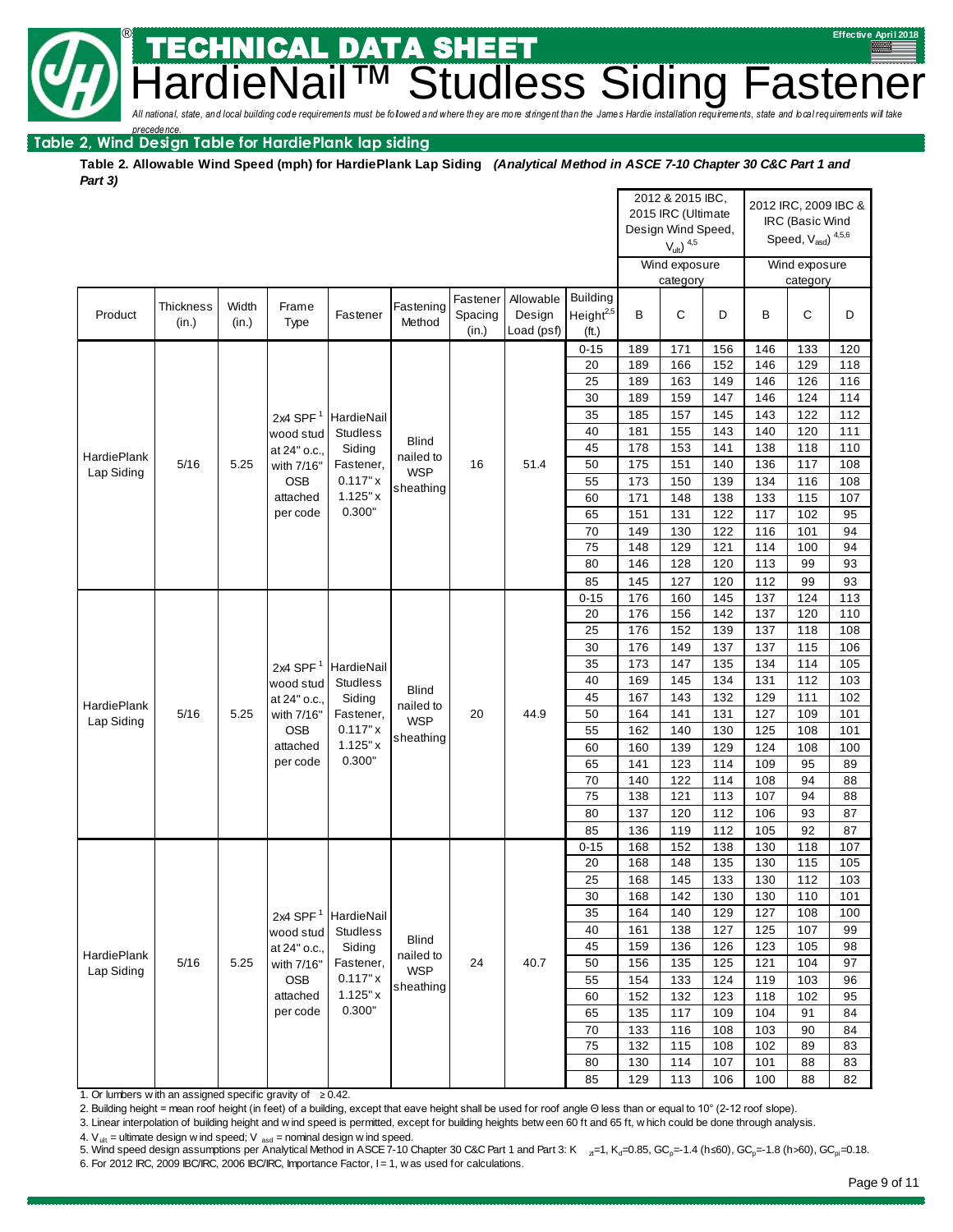building code requirements must be followed and where they are more stringent than the James Hardie installation requirements, state and local requirements will take dless Siding Fastener

**® Example 2018 Example 2018 Effective April 2018** 

*precedence.* **Table 3, Wind Design Table for HardiePanel vertical siding**

**Table 3. Allowable Wind Speed (mph) for HardiePanel vertical siding** *(Analytical Method in ASCE 7-10 Chapter 30 C&C Part 1 and Part 3)*

. DATI

|                                       |                           |               |                   |                     |                              |                                   |                                                   |            | 2012 & 2105 IBC,<br>2015 IRC (Ultimate<br>Design Wind Speed,<br>$V_{ult}$ ) $4,5$ |                                  |          | 2012 IRC, 2009 IBC &<br>IRC (Basic Wind<br>Speed, $V_{\text{asd}}$ ) $^{4,5,6}$ |                                  |
|---------------------------------------|---------------------------|---------------|-------------------|---------------------|------------------------------|-----------------------------------|---------------------------------------------------|------------|-----------------------------------------------------------------------------------|----------------------------------|----------|---------------------------------------------------------------------------------|----------------------------------|
|                                       |                           |               |                   |                     |                              |                                   |                                                   |            | Wind exposure                                                                     |                                  |          | Wind exposure                                                                   |                                  |
| Product                               | <b>Thickness</b><br>(in.) | Frame<br>Type | Fastener          | Fastening<br>Method | Fastener<br>Spacing<br>(in.) | Allowable<br>Design<br>Load (psf) | <b>Building</b><br>Height <sup>2,5</sup><br>(ft.) | B          | $\mathsf{C}$                                                                      | D                                | B        | C                                                                               | D                                |
|                                       |                           |               |                   |                     |                              |                                   | $0 - 15$                                          | 139        | 126                                                                               | 115                              | 108      | 98                                                                              | 89                               |
|                                       |                           |               |                   |                     |                              |                                   | 20                                                | 139        | 123                                                                               | 112                              | 108      | 95                                                                              | 87                               |
|                                       |                           |               |                   |                     |                              |                                   | 25                                                | 139        | 120                                                                               | 110                              | 108      | 93                                                                              | 85                               |
|                                       |                           |               |                   |                     |                              |                                   | 30                                                | 139        | 118                                                                               | 108                              | 108      | 91                                                                              | 84                               |
|                                       |                           | 2x4 SPF $1$   | HardieNail        |                     |                              |                                   | 35                                                | 136        | 116                                                                               | 107                              | 106      | 90                                                                              | 83                               |
|                                       |                           | wood stud     | <b>Studless</b>   |                     |                              |                                   | 40                                                | 134        | 114                                                                               | 105                              | 104      | 88                                                                              | 82                               |
| <b>HardiePanel</b>                    |                           | at 24" o.c.,  | Siding            | Nailed to           |                              |                                   | 45                                                | 131        | 113                                                                               | 104                              | 102      | 87                                                                              | 81                               |
| Vertical Siding                       | 5/16                      | with 7/16"    | Fastener,         | <b>WSP</b>          | $12" \times 12"$             | 28.0                              | 50                                                | 129        | 112                                                                               | 103                              | 100      | 86                                                                              | 80                               |
|                                       |                           | <b>OSB</b>    | 0.117"x           | sheathing           |                              |                                   | 55                                                | 128        | 111                                                                               | 103                              | 99       | 86                                                                              | 79                               |
|                                       |                           | attached      | 1.125"x<br>0.300" |                     |                              |                                   | 60                                                | 126        | 110                                                                               | 102                              | 98       | 85                                                                              | 79                               |
|                                       |                           | per code      |                   |                     |                              |                                   | 65                                                | 112        | $\mathbf{L}$                                                                      | $\mathbf{L}$                     | 86       | $\overline{\phantom{a}}$                                                        | $\overline{\phantom{a}}$         |
|                                       |                           |               |                   |                     |                              |                                   | 70<br>75                                          | 110<br>109 | $\blacksquare$                                                                    | $\blacksquare$<br>$\blacksquare$ | 85<br>85 | $\blacksquare$<br>$\blacksquare$                                                | $\blacksquare$<br>$\blacksquare$ |
|                                       |                           |               |                   |                     |                              |                                   | 80                                                | 108        | $\blacksquare$<br>$\blacksquare$                                                  | $\blacksquare$                   | 84       | $\blacksquare$                                                                  | $\blacksquare$                   |
|                                       |                           |               |                   |                     |                              |                                   | 85                                                | 107        | $\blacksquare$                                                                    |                                  | 83       | $\blacksquare$                                                                  | $\blacksquare$                   |
|                                       |                           |               |                   |                     |                              |                                   | $0 - 15$                                          | 164        | 149                                                                               | 135                              | 127      | 115                                                                             | 105                              |
|                                       |                           |               |                   |                     |                              |                                   | 20                                                | 164        | 144                                                                               | 132                              | 127      | 112                                                                             | 102                              |
|                                       |                           |               |                   |                     |                              |                                   | 25                                                | 164        | 141                                                                               | 129                              | 127      | 109                                                                             | 100                              |
|                                       |                           |               |                   |                     |                              |                                   | 30                                                | 164        | 138                                                                               | 127                              | 127      | 107                                                                             | 99                               |
|                                       |                           | 2x4 SPF $1$   | HardieNail        |                     |                              |                                   | 35                                                | 160        | 136                                                                               | 126                              | 124      | 106                                                                             | 97                               |
|                                       |                           | wood stud     | <b>Studless</b>   |                     |                              |                                   | 40                                                | 157        | 134                                                                               | 124                              | 122      | 104                                                                             | 96                               |
|                                       |                           | at 24" o.c.,  | Siding            | Nailed to           |                              |                                   | 45                                                | 155        | 133                                                                               | 123                              | 120      | 103                                                                             | 95                               |
| HardiePanel<br><b>Vertical Siding</b> | 5/16                      | with 7/16"    | Fastener,         | <b>WSP</b>          | $12" \times 8"$              | 38.7                              | 50                                                | 152        | 131                                                                               | 122                              | 118      | 102                                                                             | 94                               |
|                                       |                           | <b>OSB</b>    | 0.117"x           | sheathing           |                              |                                   | 55                                                | 150        | 130                                                                               | 121                              | 116      | 101                                                                             | 93                               |
|                                       |                           | attached      | 1.125"x           |                     |                              |                                   | 60                                                | 149        | 129                                                                               | 120                              | 115      | 100                                                                             | 93                               |
|                                       |                           | per code      | 0.300"            |                     |                              |                                   | 65                                                | 131        | 114                                                                               | 106                              | 102      | 88                                                                              | 82                               |
|                                       |                           |               |                   |                     |                              |                                   | 70                                                | 130        | 113                                                                               | 106                              | 100      | 88                                                                              | 82                               |
|                                       |                           |               |                   |                     |                              |                                   | 75                                                | 128        | 112                                                                               | 105                              | 99       | 87                                                                              | 81                               |
|                                       |                           |               |                   |                     |                              | 80                                | 127                                               | 111        | 104                                                                               | 98                               | 86       | 81                                                                              |                                  |
|                                       |                           |               |                   |                     |                              |                                   | 85                                                | 126        | 111                                                                               | 104                              | 97       | 86                                                                              | 80                               |

1. Or lumbers with an assigned specific gravity of  $≥$  0.42.

2. Building height = mean roof height (in feet) of a building, except that eave height shall be used for roof angle Θ less than or equal to 10° (2-12 roof slope).

3. Linear interpolation of building height and wind speed is permitted, except for building heights between 60 ft and 65 ft, which could be done through analysis.

4.  $V_{ult}$  = ultimate design wind speed;  $V_{ast}$  = nominal design wind speed.

5. Wind speed design assumptions per Analytical Method in ASCE 7-10 Chapter 30 C&C Part 1 and Part 3: K  $_{\text{z}}=1$ , K<sub>d</sub>=0.85, GC<sub>p</sub>=-1.4 (h≤60), GC<sub>p</sub>=-1.8 (h>60), G 6. For 2012 IRC, 2009 IBC/IRC, 2006 IBC/IRC, Importance Factor, I = 1, w as used for calculations.